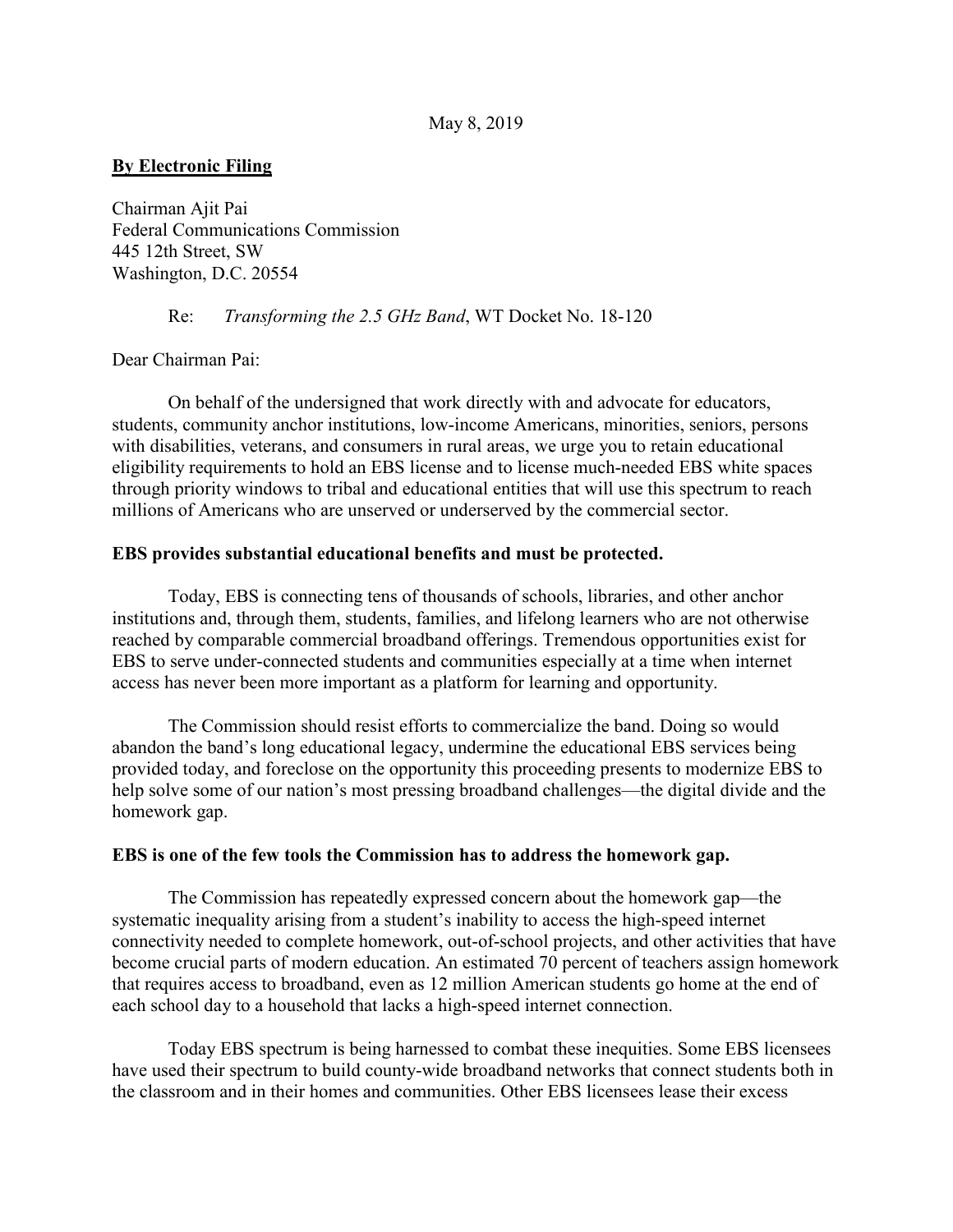Chairman Ajit Pai May 8, 2019 Page **2** of **44**

spectrum to implement programs, which provide affordable internet service to schools, libraries, and other nonprofit entities that, in turn, extend access to students who otherwise lack a home internet connection. For example, EBS programs are used today to provide Wi-Fi on school buses and for libraries to loan the internet through hotspot lending programs that connect unserved students across the country. The Commission should not abandon these programs nor should it give up on one of the few tools it has to help close the homework gap.

## **The commercial sector has not, and will not, close the digital divide.**

There can be no dispute that despite the fact that the overwhelming majority of nonfederally-reserved spectrum is available for commercial purposes, rural schools and communities remain unconnected. Nearly 30 percent of rural Americans and 36 percent of those living on tribal lands lack access to LTE service with a median speed of 10Mbps/3Mbps. Even where infrastructure has been deployed, millions of low-income individuals and families cannot afford commercial service. Priority licensing of unassigned EBS spectrum to educational and tribal entities is needed to drive deployment and help close this divide. That's why over 250 individuals, schools, libraries, and nonprofits from across the country have written to the Commission to urge that EBS remain educational, many explaining that they rely on highquality, low-cost EBS-enabled services today that are not available from commercial providers.

A significant portion of the 2.5 GHz band is already available for commercial use, and the Commission's existing rules enable EBS licensees to enter into leases that make this spectrum available for extensive commercial use while providing for educational benefits through its educational use rules. At a time when broadband for education is more critical than ever, the Commission should not commercialize the only remaining portion of the only remaining band dedicated to advancing education.

Much is at stake in this proceeding. Broadband is today's essential platform for learning and opportunity. By preserving education in the EBS band the Commission can ensure this public resource serves its highest and best use—connecting students, families, and communities that would otherwise lack internet access.

Respectfully submitted,

AK State Library Juneau, AK 99515

Legacy Christian Academy Killen, AL 35645

Thomas Fidler Wasilla, AK 99623

SOS Animal Adoption Center Enterprise, AL 36330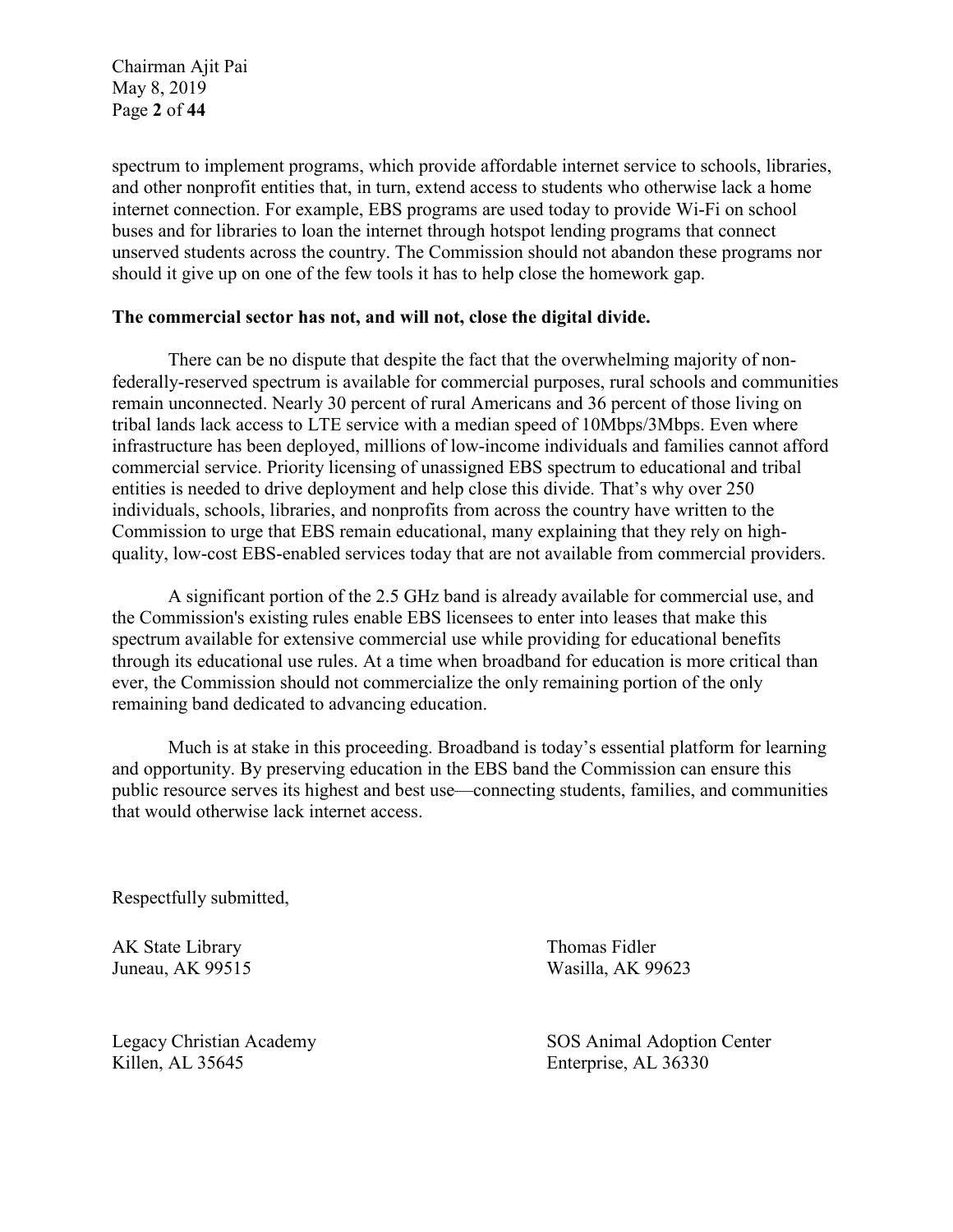Chairman Ajit Pai May 8, 2019 Page **3** of **44**

Hood's Homeschool for Autistic Timbo, AR 72680

Lights On Jupiter Mabelvale, AR 72103

Sovereign Aid International Camden, AR 71701

Thomas Hall Little Rock, AR 72212

comMUSIKey Prescott, AZ 86301

International Cancer Advocacy Network Phoenix, AZ 85021

Senzee Behavioral Health Services Phoenix, AZ 85051

Spirit Education Foundation Fountain Hills, AZ 85268

The Youngtown Community Fund Inc. Youngtown, AZ 85363

African United For Children's Future Phoenix, AZ 85021

Leigh Espey Benton, AR 72015

Linda Kelly Centerridge, AR 72027

The Voice of AR Minority Advocacy Council Jonesboro, AR 72401

Brent Kraffa Chandler, AZ 85225

Creighton Community Foundation Phoenix, AZ 85018

Lake Havasu Genealogical Society Lake Havasu City, AZ 86403

SMECC Communications and Computation Museum Glendale, AZ 85301

Streams Christian Church Inc. Glendale, AZ 85340

Yeshivas HaTurim Phoenix, AZ 85020

Access Humboldt Eureka, CA 95501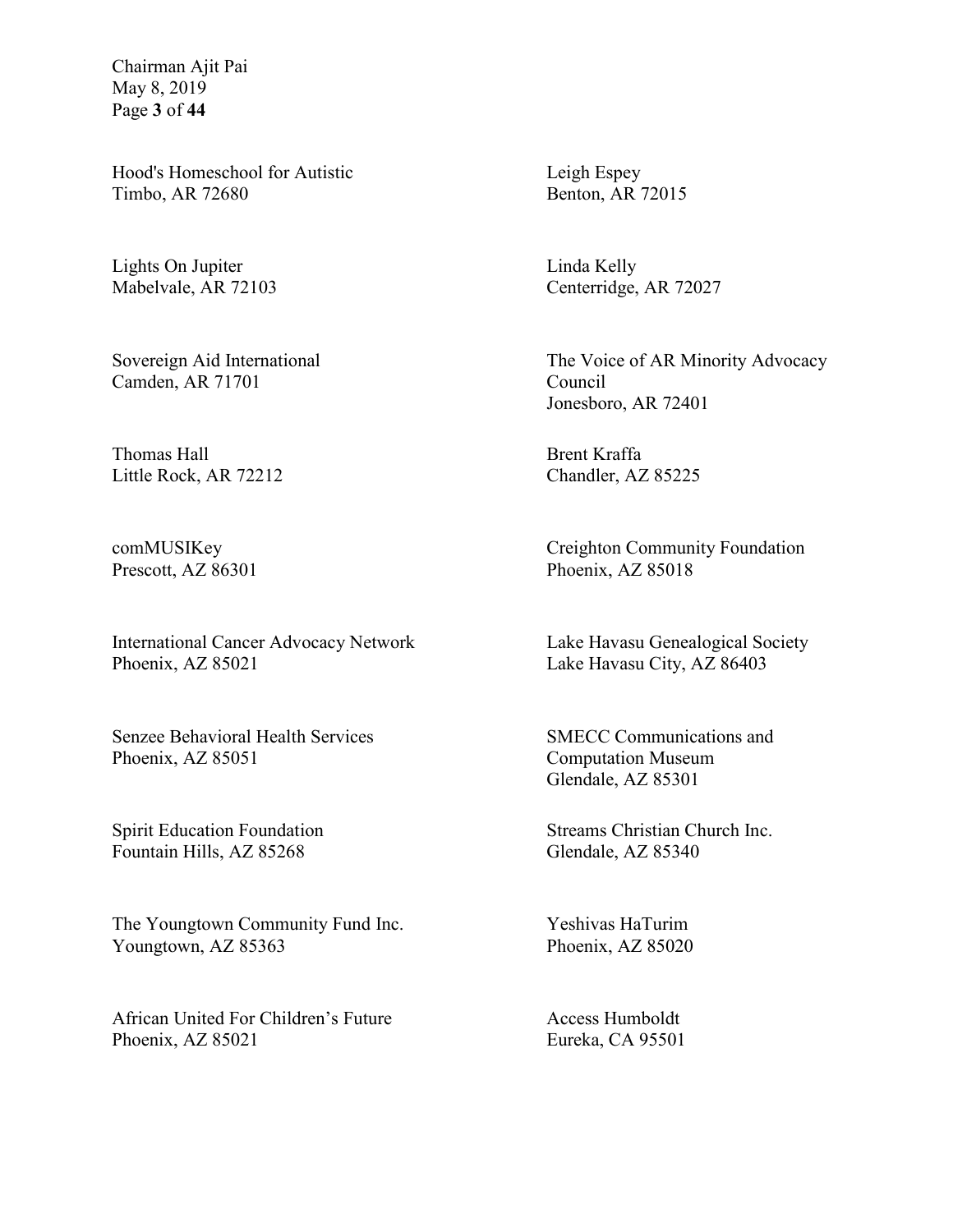Chairman Ajit Pai May 8, 2019 Page **4** of **44**

Advancing Justice Los Angeles Los Angeles, CA 90017

Alpine Meadows Retreat Center Angelus Oaks, CA 92305

BAPS West Chino Hills, CA 91709

Boxtales Theatre Company Santa Barbara, CA 93101

Care Fresno Fresno, CA 93703

Church of God International Members in San Diego San Diego, CA 92111

City of Moreno Valley Moreno Valley, CA 92553

Community Action Agency of Butte County, Inc. Chico, CA 95973

Compassion Ventures, Inc. Orange, CA 92656

Crescent Foundation Inc Santa Clara, CA 95117

Alcohol Justice - The Industry Watchdog San Rafael, CA 94901

American Institute for Blindness Prevention Los Angeles, CA 90043

Barrett Royce Mountain View, CA 94041

Camp Mountain Chai San Diego, CA 92123

**CETPA** Sacramento, CA 95814

City Blessing Church Walnut, CA 91789

CJ Speaks Alameda, CA 94601

Community Tech Network San Francisco, CA 94102

CORE Butte Charter School Chico, CA 95926

CTD Newport Beach, CA 92660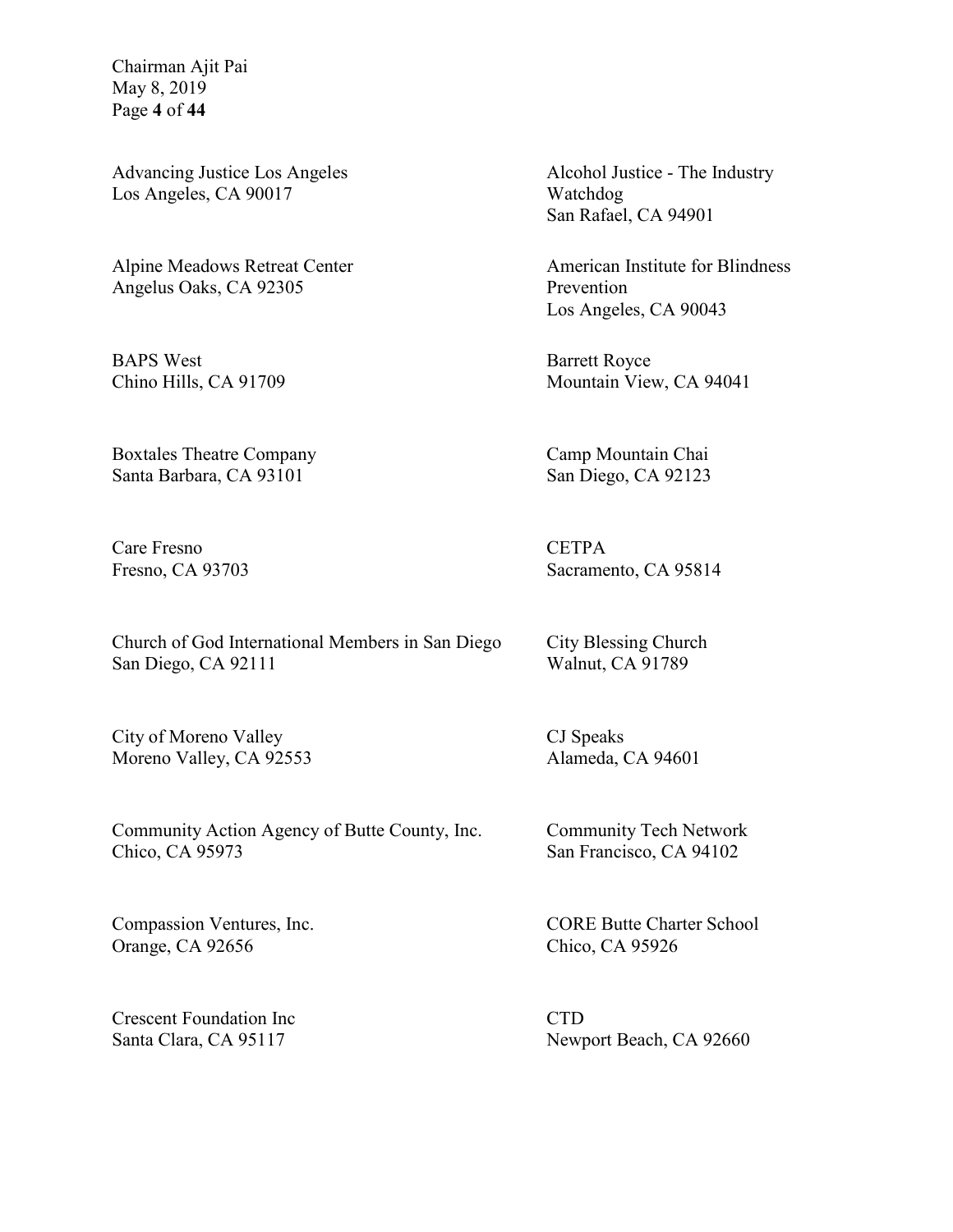Chairman Ajit Pai May 8, 2019 Page **5** of **44**

DogPAC-SF San Francisco, CA 94117

Edward Torrero Los Angeles, CA 90042

Faith Community Church of Tulare Inc. Tulare, CA 93274

For The Troops Simi Valley, CA 93062

Halal Food Standards Alliance of America Oakland, CA 94612

Hearing Loss Association of America, CAState Association Martinez, CA 94553

Hope House for the Multiple-Handicapped, Inc. El Monte, CA 91732

Imperial County Office of Education El Centro, CA 92243

International Association of Ministers & Ministries Roseville, CA 95747

Johnny Liu Los Angeles, CA 90017 Ecclesia Hollywood Los Angeles, CA 90027

Effie Yeaw Nature Center Carmichael, CA 95608

Flying Panthers Flight School Inc. Sacramento, CA 95610

Fort Ord Hostel Society, Inc. Seaside, CA 93955

Healthy Communities, Inc. Oakland, CA 94612

**HEROES** San Diego, CA 92126

Iglesia Roca Firme, inc. Watsonville, CA 95076

Insight Center for Community Economic Development Oakland, CA 94612

JCSC Buena Park, CA 90621

Juan Rodriguez Gardena, CA 90247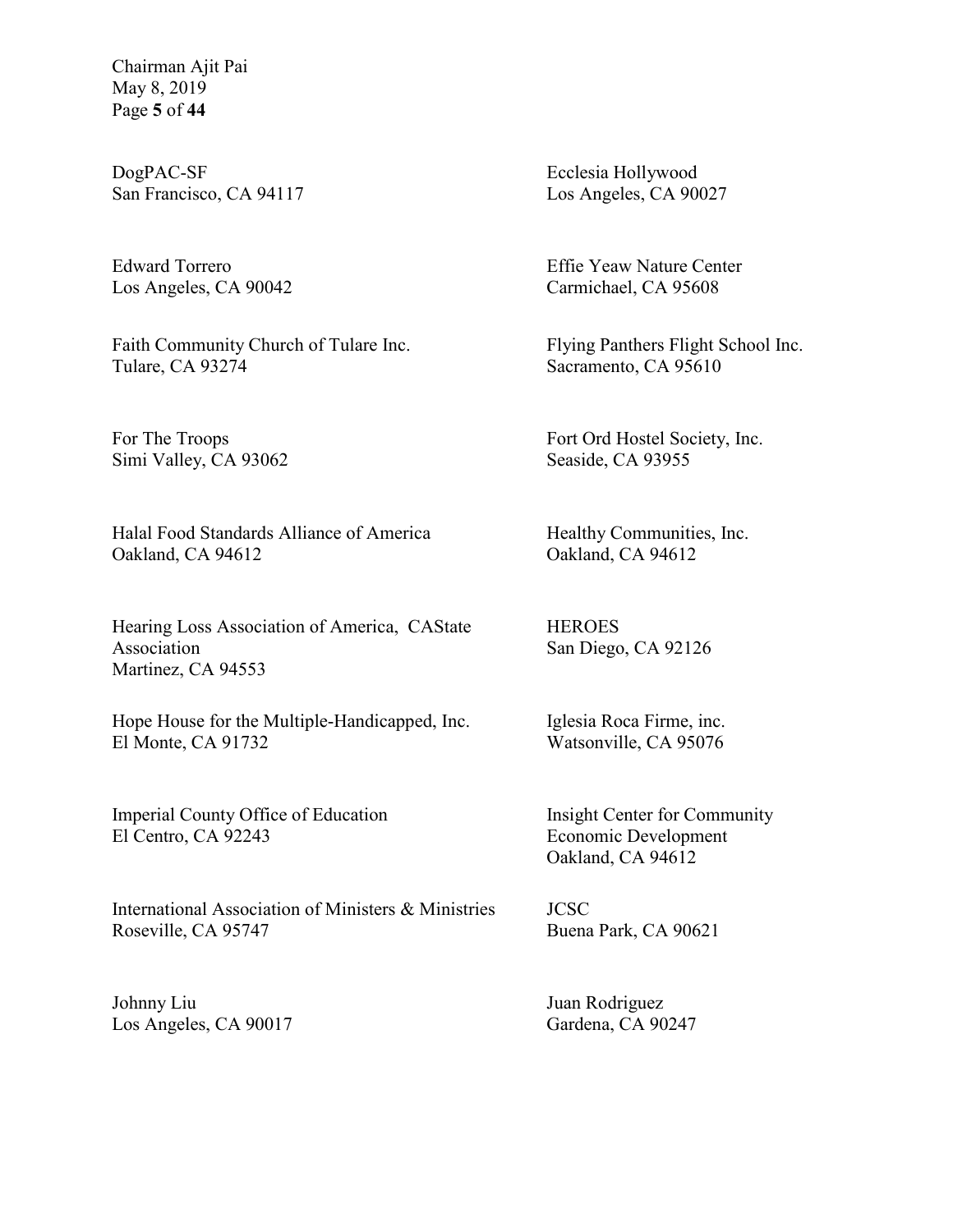Chairman Ajit Pai May 8, 2019 Page **6** of **44**

KVMR NV City, CA 95959

LAUSD Los Angeles, CA 90047

Little Tokyo Service Center Los Angeles, CA 90013

Los Angeles Falcons Track & Field Burbank / La Crescenta, CA 91505

Manos de Esperanza Antioch, CA 94509

Media Alliance San Francisco, CA 94110

Monterey Jazz Festival Monterey, CA 93940

Nature Corps Templeton, CA 93465

Open Circle Center, Inc. Berkeley, CA 94712

Oxford Day Academy East Palo Alto, CA 94303 La Mancha Media SAN DIEGO, CA 92103

Literacy.Tech Cupertino, CA 95014

Lorena Cuffy Menlo Park, CA 94025

Louise Lee Oroville, CA 95965

Manteca Seventh-day Adventist Church Manteca, CA 95336

Mercy Brown Bag Program Oakland, ca 94601

Nami Solano County Fairfield, CA 94533

NICOS Chinese Health Coalition San Francisco, CA 94112

Orange Public Library Orange, CA 92866

Pablo Cervantes Life Christian Center, CA 91911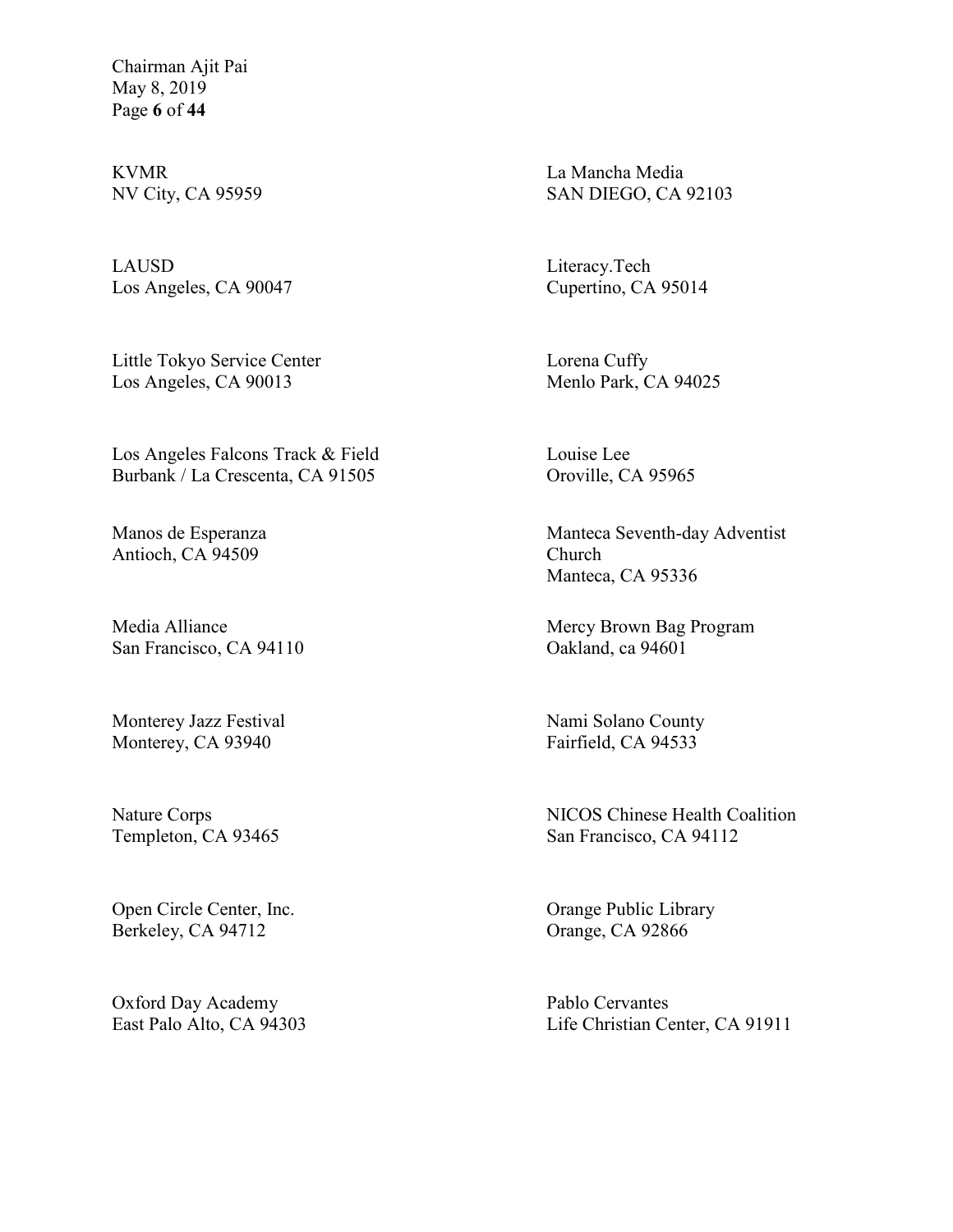Chairman Ajit Pai May 8, 2019 Page **7** of **44**

Pari Kaloust Foundation Pasadena, CA 91104

Piedmont Middle School San Jose, CA 95132

Presbytery of San Jose San Jose, CA 95126

Relate For Life Fresno, CA 93730

Rhinos Football Organization Hayward, CA 94541

Sacramento Country Dance Society Sacramento, CA 95820

San Gabriel Academy San Gabriel, CA 91776

Shalom Institute Malibu, CA 90265

Silver Dove Film Pasadena, CA 91107

SOS Yahweh Charity Resources, Inc. San Bernadino, CA 92405

Philharmonia Baroque Orchestra & Chorale San Francisco, CA 94102

Pomona Unified School District Pomona, CA 91766

Public Counsel Los Angeles, CA 90005

Reptile Rescue Orange County Lake Forest, CA 92630

Roxana R. Santa Ana, CA 92701

San Francisco Bay Wildlife Society Newark, CA 94560

Santa Monica Spoke Santa Monica, CA 90401

Shelter Art Foundation Monterey, CA 93940

Solidaridad North America Berkeley, CA 94704

SPUR San Francisco, CA 94105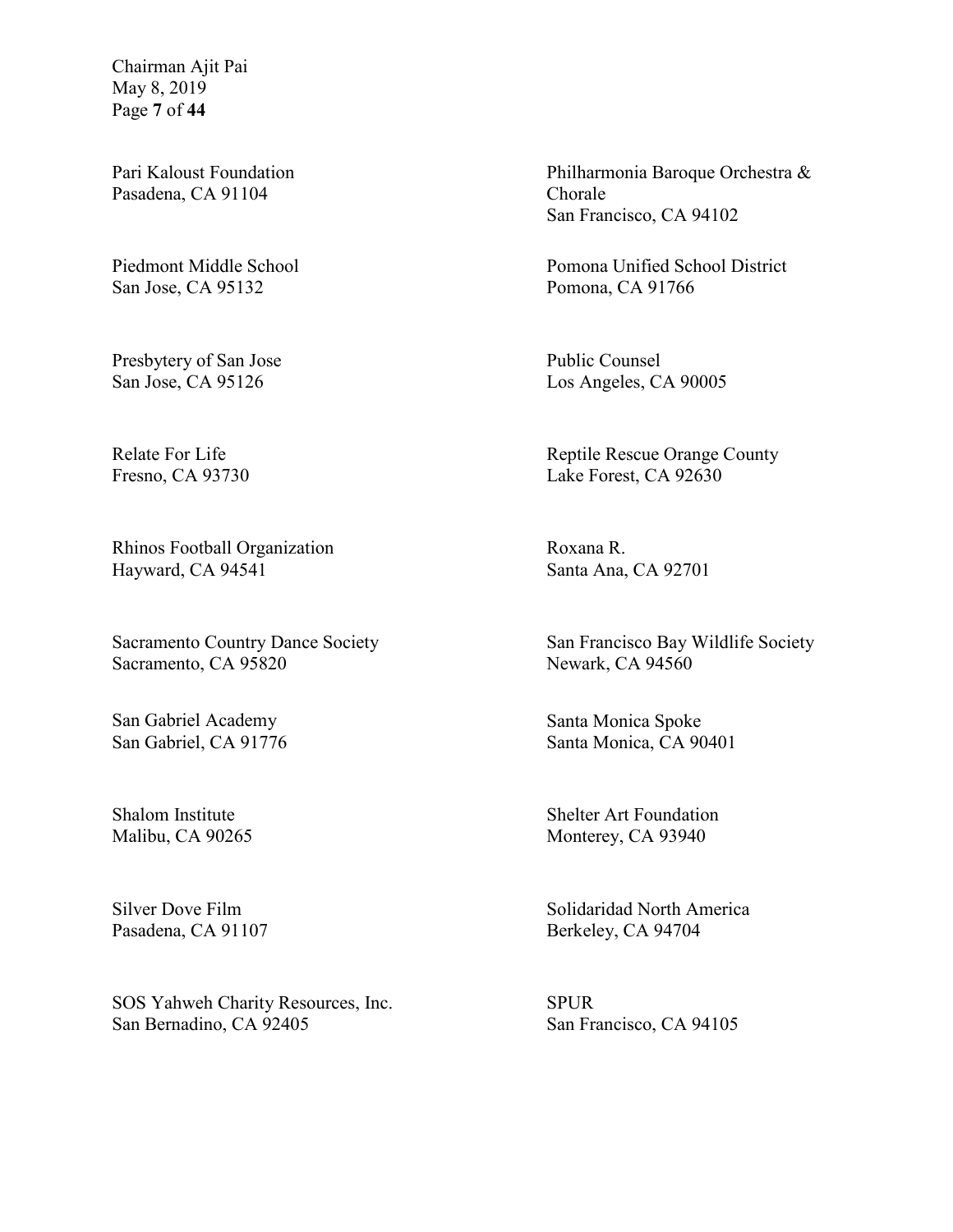Chairman Ajit Pai May 8, 2019 Page **8** of **44**

St Francis High School La Canada Flintridge, CA 91011

St. Theresa School Palm Springs, CA 92262

Swim Torrane Swim Team Los Angeles, CA 90083

The Living Breath Foundation Monterey, CA 93940

The Win Project Los Angeles, CA 90064

Today's Youth Matter Milpitas, CA 94041

Towcester Abbey Castaic, CA 93536

University AME Zion Church Palo Alto, CA 94306

Vedic Cultural Center San Diego, CA 92126

Water Education Foundation Sacramento, CA 95811

St. Francis High School La Canada, CA 91011

Sunrise Christian Food Ministry Citrus Heights, CA 95610

TechSoup San Francisco, CA 94107

The Ruby LA Los Angeles, CA 90046

TheLab Inc Los Angeles, CA 90033

TOPS Learning Systems Willows, CA 95988

Triton Events San Francisco, CA 94117

University Preparatory Academy San Jose, CA 95125

Village Covenant Church Azusa, CA 91702

Watsonville Public Library Watsonville, CA 95076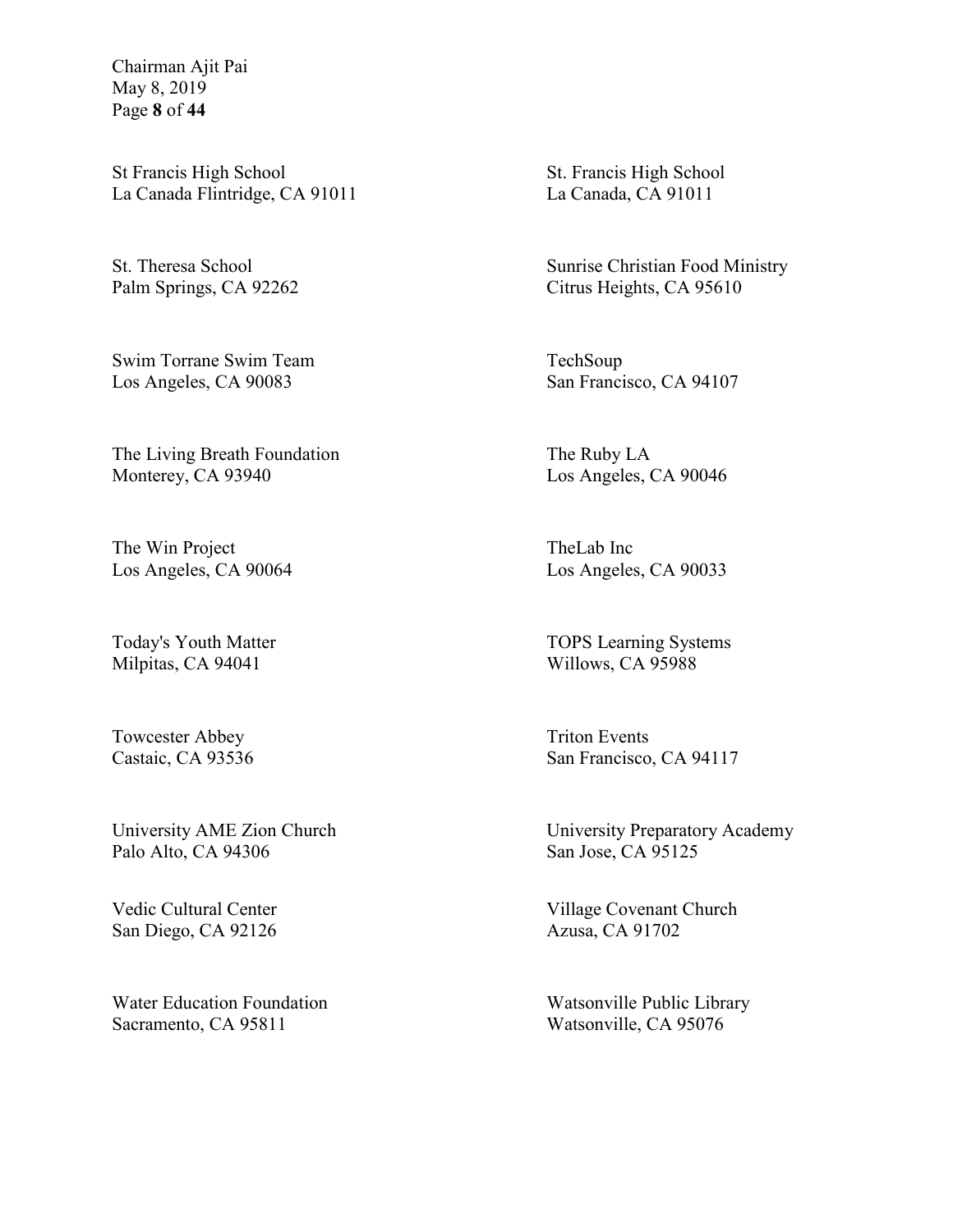Chairman Ajit Pai May 8, 2019 Page **9** of **44**

West Coast Marriage and Family Therapy San Diego, CA 92113

Youth 2 Leaders Education Foundation Bakersfield, Ca 93301

A Little Something Denver Refugee Crafts Collective Aurora, CO 80010

Congregation Or Chadash Denver, CO 80222

DRAW Ministries, INC Longmont, CO 80504

Montrose Regional Library District Montrose, CO 81401

Rush Soccer Littleton, CO 80127

The Mikkelson Foundation Monument, CO 80132

Voqal Boulder, CO 80306

Annie C Courtney Foundation Waterbury, CT 6704

Winds of Hope Ministries Sun Valley, CA 91352

Youth Science Center Hacienda Heights, CA 91745

Center for the Advancement of Healthcare and Delivery CO Springs, CO 80919

CSCAA CO Springs, CO 80903

Mobile Citizen Boulder, CO 80306

Rocky Mountain Ham Radio, Inc. Evergreen, CO 80439

SafeHouse Denver Denver, CO 80218

USA Volleyball COLO SPGS, CO 80907

Musical Missions of Peace Broomfield, CO 80020

Building Healthy Families, Inc. Manchester, CT 6040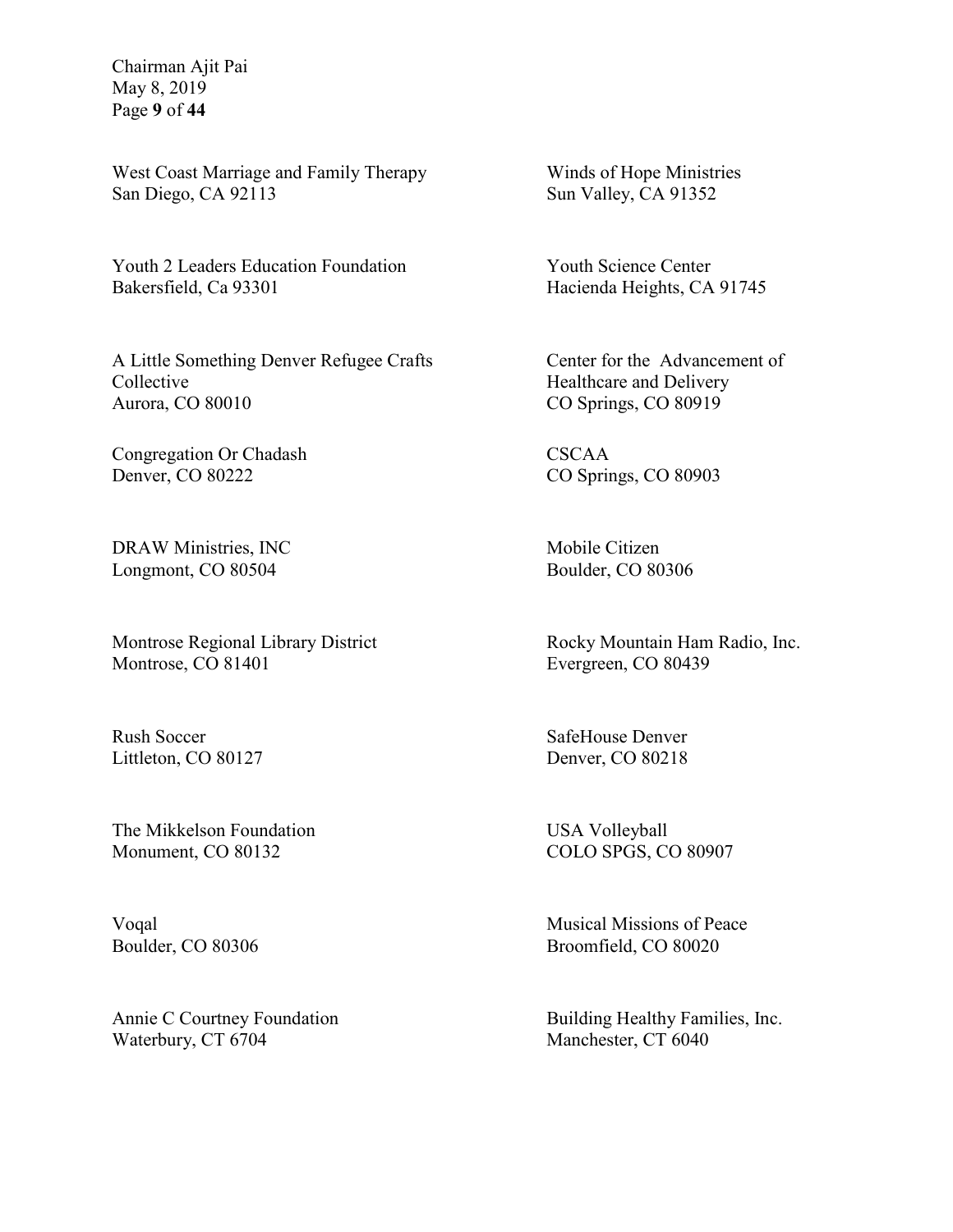Chairman Ajit Pai May 8, 2019 Page **10** of **44**

First Presbyterian Church Stamford, CT 6905

Mujer Virtuosa Ministries Inc Stamford, CT 6904

New Milford Public Library New Milford, CT 6776

Pomperaug High School Southbury, CT 6488

St. James Episcopal Church New Haven, CT 6513

The Music School at Sound Crossing Windsor, CT 6095

CoSN Washington, DC 20005

Emaginos Washington, DC 20024

Lorna Fleming Washington, DC 20033

New America Washington, DC 20005 Menunkatuck Audubon Society Guilford, CT 6437

**NESIT** Meriden, CT 6450

Norwalk Seaport Association Norwalk, CT 6855

Shoreline Vineyard Church Guilford, CT 6437

The Brookfield Library Brookfield, CT 6804

Common Good City Farm Washington, DC 20001

Donors of Color Network Washington, DC 20018

Genetic Alliance Washington, DC 20008

Media Access Project Washington, DC 20015

Public Knowledge Washington, DC 20036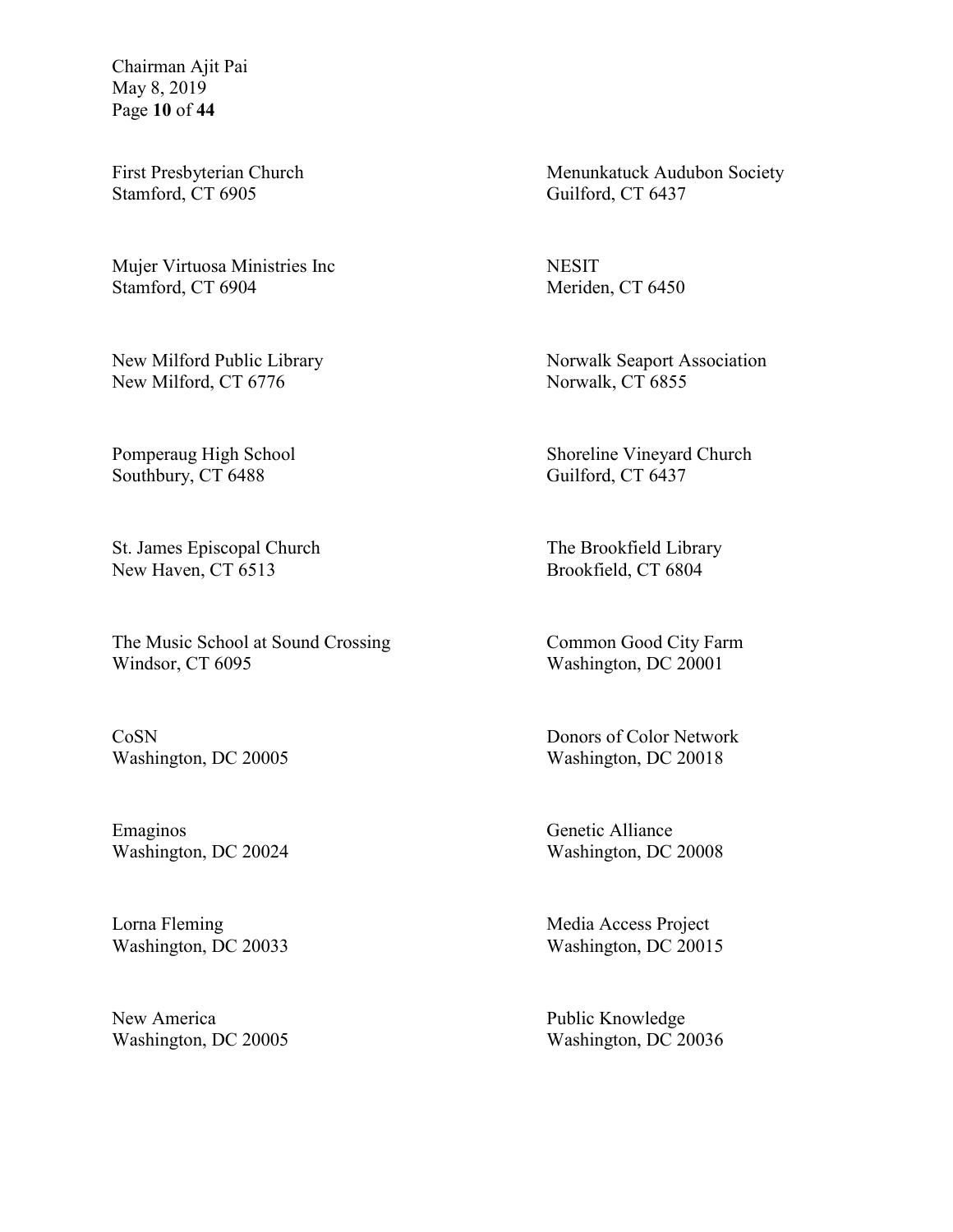Chairman Ajit Pai May 8, 2019 Page **11** of **44**

PXE International Washington, DC 20008

Schools, Health & Libraries Broadband (SHLB) Coalition Washington, DC 20036

Broadened Horizons Inc. Wilmington, DE 19807

Guy VanderLek Wilmington, DE 19808

St. Matthew's Roman Catholic Church Wilmington, DE 19804

Covenant Homeless Family Shelter Inc. Florida City, FL 33034

Evangelical Presbyterian Church - World Outreach Orlando, FL 32822

Friends of the Arthur R. Marshall Loxahatchee National Wildlife Refuge Boynton Beach, FL 33473

International Seafarer Ministry Miami, FL 33132

Kesher LD Inc. North Miami Beach, FL 33180 Schola Ministries Washington, DC 20008

Student Pugwash USA Washington, DC 20008

Digital Wish Milton, DE 19968

Inclusive Adventures Inc. Wilmington, DE 19807

Chabad Chaplaincy Network Miami Beach, FL 33140

DogDug Farm Fort White, FL 32038

FL Regional Service Conference Lakeland, FL 33801

Institute for Aging and Technology Bonita Springs, FL 34135

Jump for Kids, Inc Saint Petersburg, FL 33704

Living Inclusively for Everyone, Inc. Plantation, FL 33324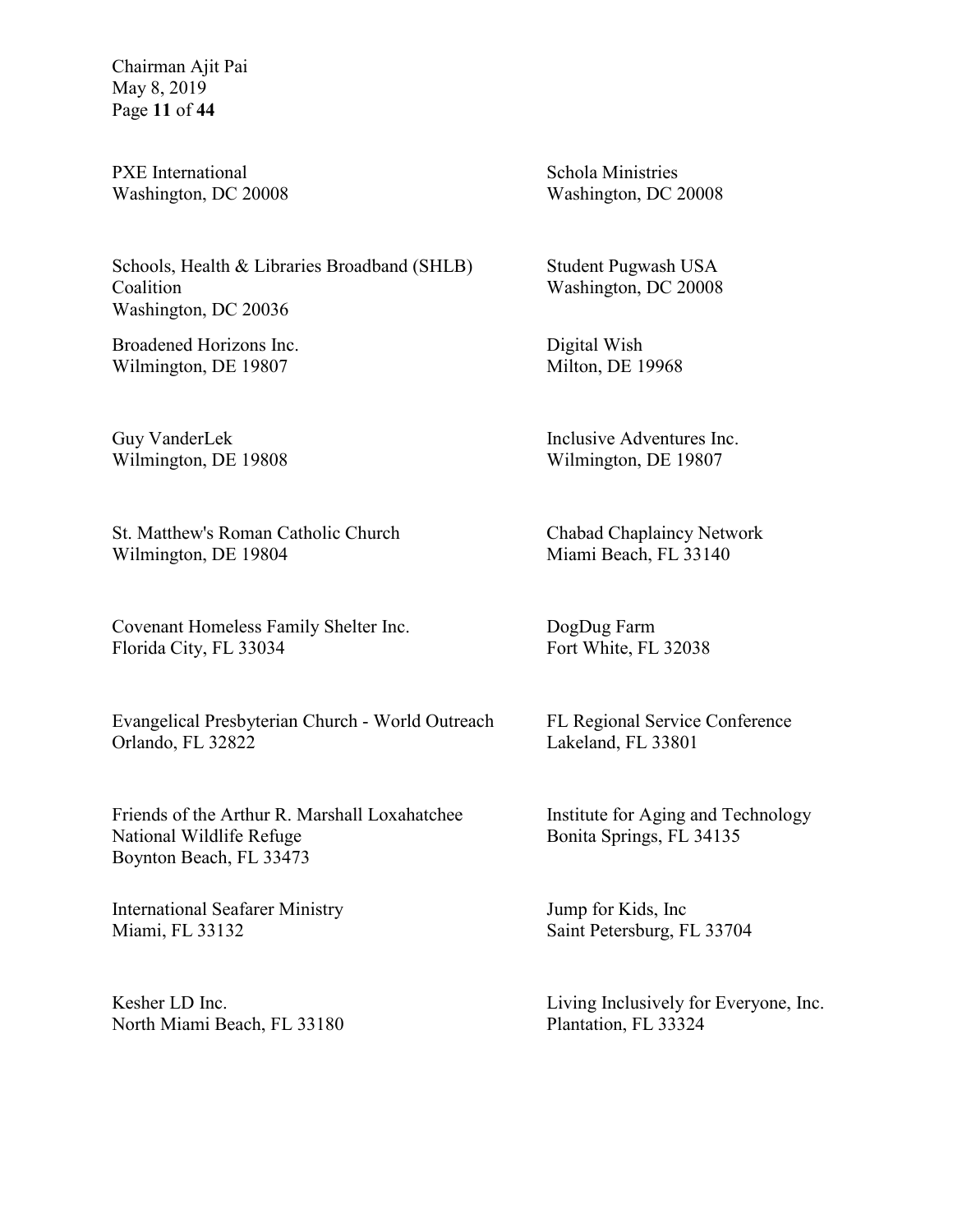Chairman Ajit Pai May 8, 2019 Page **12** of **44**

Metzuyan Academy North Miami Beach, FL 33162

Osceola County School District Kissimmee, FL 34746

Pregnancy Center of Okeechobee Okeechobee, FL 34972

Rotary Club of Gainesville Foundation Gainesville, FL 32641

SPCA of North Brevard, Inc. Titusville, FL 32780

Strategic Business Institute Boca Raton, FL 33428

Tacolcy Economic Dev Miami, FL 33127

Women in Transition of South FL Miami, FL 33127

Amazing Care Homes LLC Warner Robins, GA 31093

Dawn Hunt LaGrange, GA 30241 Multicultural Resource Center Fort Pierce, FL 34950

Pasco-Hernando SCORE Chapter 439 New Portrichey, FL 34652

Rebekah Entry Okeechobee, FL 34972

South FL Foster & Adoptive Parent Association Miami, FL 33145

St. Charles Borromeo Catholic School Orlando, FL 32804

Strength Nation Jacksonville, FL 32233

Theatre A La Carte Tallahassee, FL 32302

Merendino Foundation, Inc. Jacksonville, FL 32073

Backcountry for Christ International, Inc Rome, GA 30165

Economic Justice Coalition Athens, GA 30606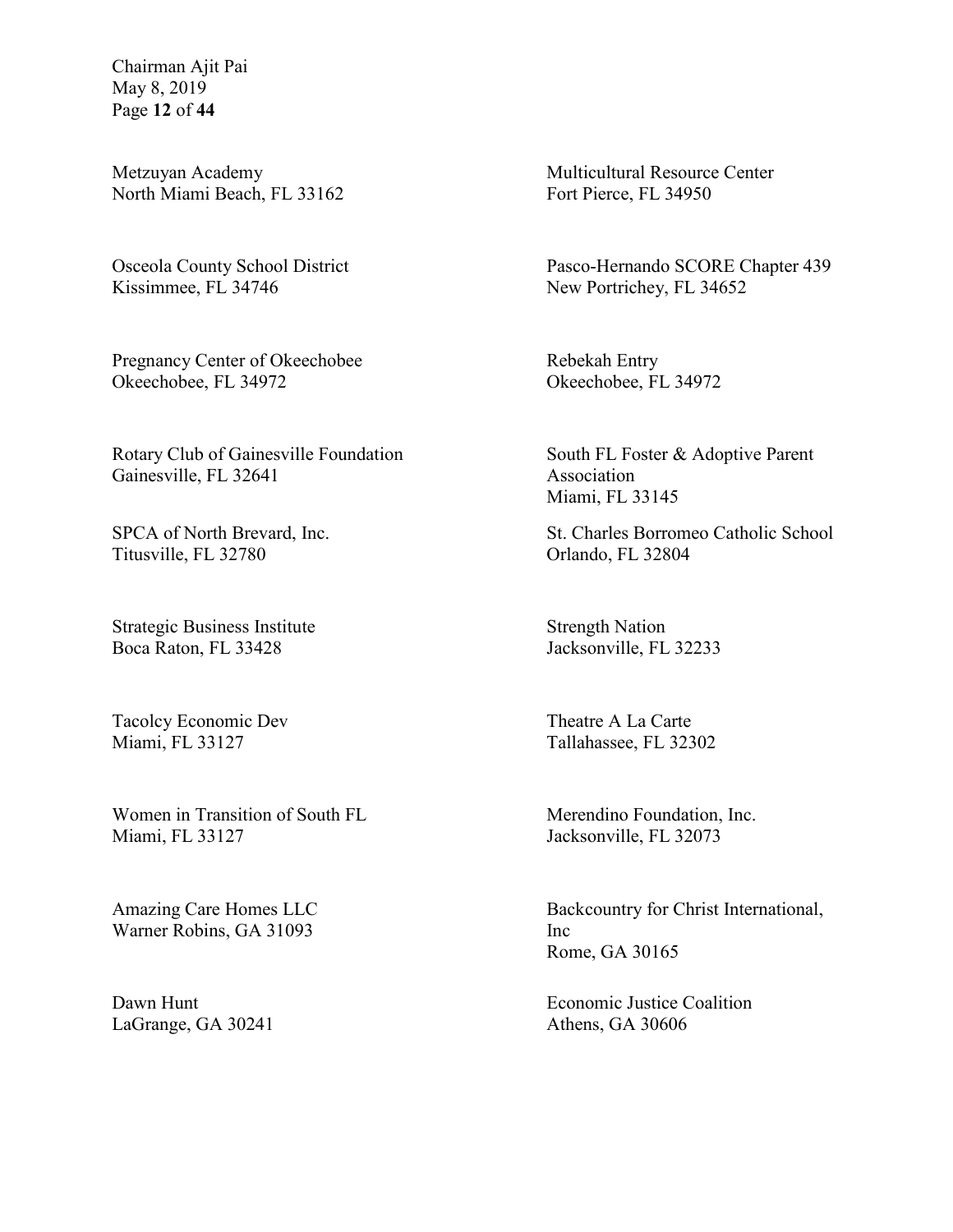Chairman Ajit Pai May 8, 2019 Page **13** of **44**

Freedom Acres Inc. Oxford, GA 30054

In His Great Name Ministry Fairburn, GA 30213

Jennifer White Atlanta, GA 30315

MRC GEM Dacula, GA 30019

Old Suwanee Christian School Buford, GA 30518

Sautee Nacoochee Community Association Sautee Nacoochee, GA 30571

Savannah Riverkeeper Augusta, GA 30901

Southern Housing Help & Assistance Agency, Inc. Fort Valley, GA 31030

Uplifting Boys to Men Warner Robins, GA 31088

Winton Nunnally Atlanta, GA 30303 Give More Movement Atlanta, GA 30339

iWag Decatur, GA 30030

Midtown Assistance Center Atlanta, GA 30308

No More Shackles Empowerment Mentoring Program Inc. Thomasville, GA 31758

Patrick Davenport Athens, GA 30606

Savannah Early College Savannah, GA 31404

Smooth Stone Ministries International, Inc. Alpharetta, GA 30005

The River Line Historic Area Mableton, GA 30126

Verite' Christian Mission, Inc. Fayetteville, GA 30214

2017-2018 Digital Inclusion Fellow NTEN Atlanta, GA 30303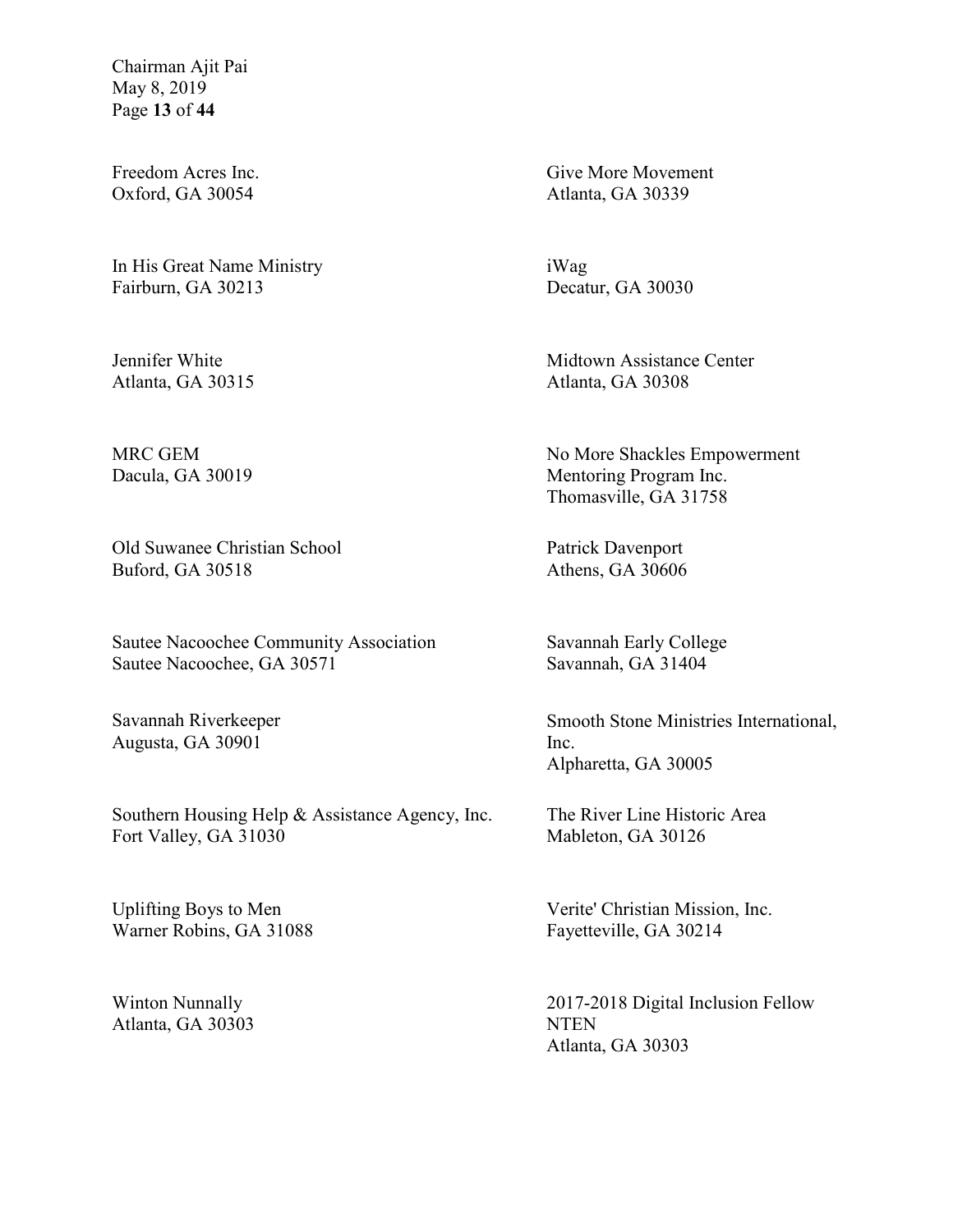Chairman Ajit Pai May 8, 2019 Page **14** of **44**

Advocates for Africa's Children Honolulu, HI 96828

HI Homegrown Food Network Holualoa, HI 96725

Honolulu Forgiveness PRoject Honolulu, HI 96821

Manoa Valley Theatre Honolulu, HI 96822

Aloha Center Honolulu, HI 96813

Hands In Motion/REAL, Inc. Lohrville, IA 51453

Polk City Community Library Polk City, IA 50226

Spencer Community Schools Spencer, IA 51301

Community Builder Inc Nampa, ID 83687

Lizard Butte Library Marsing, ID 83639

Community Clinic of Maui, Inc. Wailuku, HI 96793

HKDP Hui Honolulu, HI 96825

Kanu HI Honolulu, HI 96822

Wild Dolphin Foundation Waianae, HI 96792

Colts Youth Organization Dubuque, IA 52003

Partners in Family Development Indianola, IA 50125

Roland Minshall Urbandale, IA 50323

Ada Community Library Boise, ID 83709

IT Vets Inc Post Falls, ID 83854

Notus Public Library Notus, ID 83656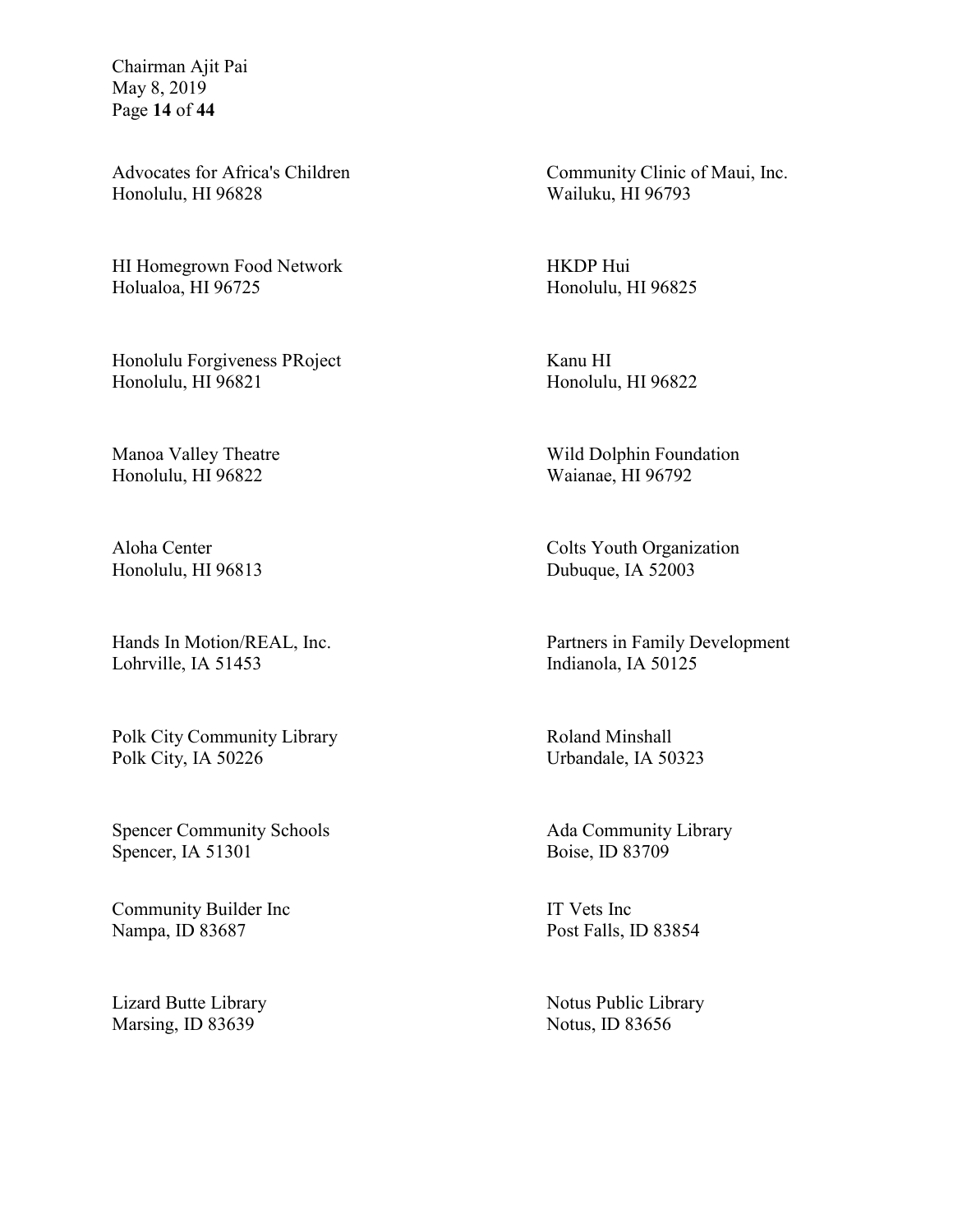Chairman Ajit Pai May 8, 2019 Page **15** of **44**

Americans for Better Hearing Foundation BurrRIdge, IL 60527

Athens Municipal Library Athens, IL 62613

Barclay Public Library Warrensburg, IL 62573

Bronzeville Historical Society Chicago, IL 60616

Chapin Hall Center for Children Chicago, IL 60637

Chillicothe Public Library District Chillicothe, IL 61523

Colona District Public Library Colona, IL 61241

Dayspring Bibles Chebanse, IL 60922

Elyssa's Mission Northbrook, IL 60062

Full Circle Foundation Richmond, IL 60071

Argenta-Oreana Public Library District Argenta/Oreana, IL 62554

Baptist Foundation of IL Springfield, IL 62675

Broadview Public Library District Broadview, IL 60155

Cary Area Public Library Cary, IL 60013

Chicago Blues Museum Chicago, IL 60681

Chillicothe Xtreme Sports Chillicothe, IL 61523

Crystal Lake Public Library Crystal Lake, IL 60014

Edward Chipman Public Library Momence, IL 60954

Filmmaker For A Cause Inc. NFP Chicago, IL 60623

Gail Borden Public Library Elgin, IL 60120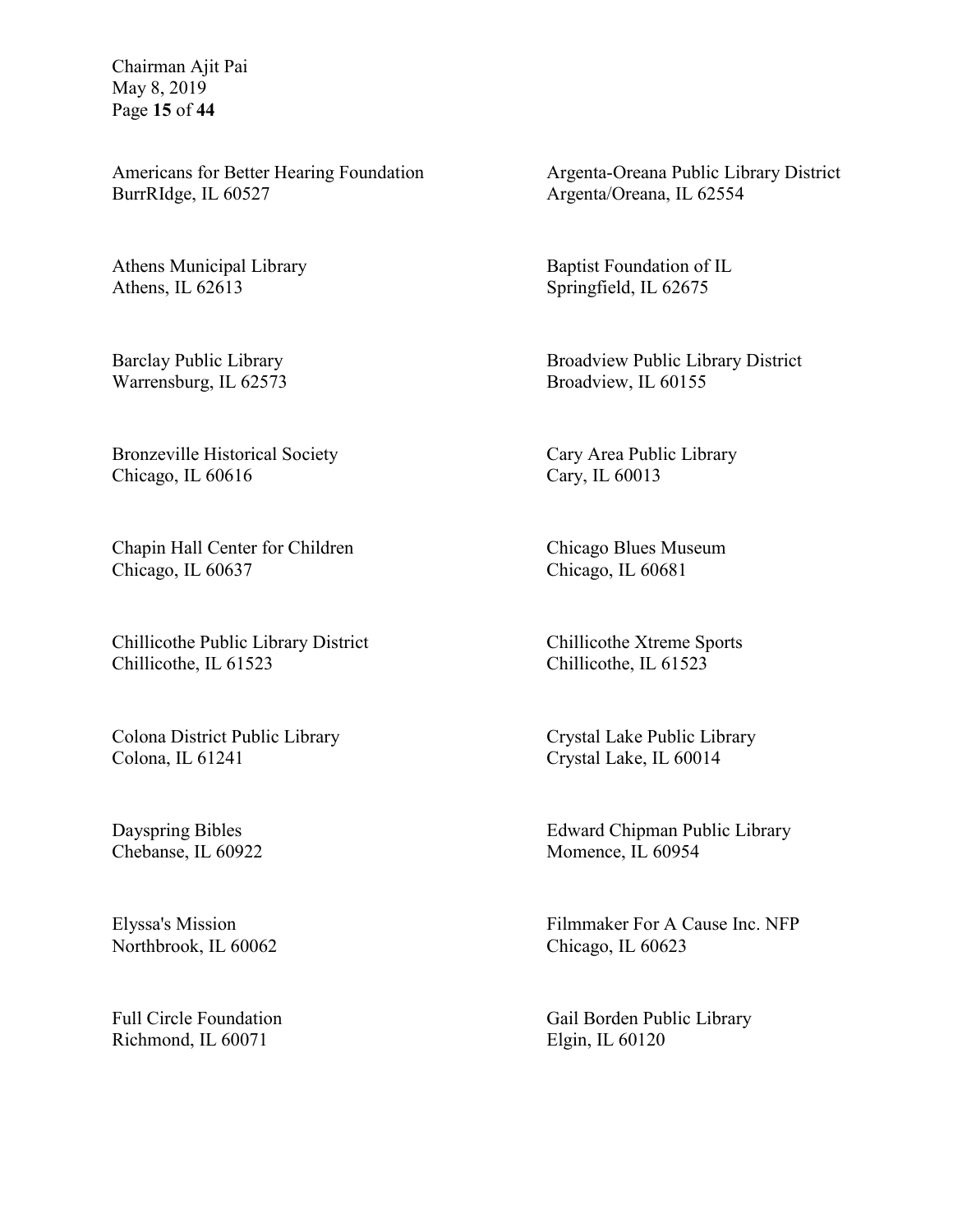Chairman Ajit Pai May 8, 2019 Page **16** of **44**

Gift of Flight, NFP West Chicago, IL 60185

Green Star Movement Chicago, IL 60609

Highland Quarterback Club Highland, IL 62249

IL Raptor Center Decatur, IL 62522

Johnsburg Public Library Johnsburg, IL 60051

Maryville Community Library Maryville, IL 62062

Monee Free Methodist Church Monee, IL 60449

Normal Public Library Normal, IL 61761

Partners Bridging the Digital Divide Warrenville, IL 60555

Reaching Generations Granite City, IL 62040 Glencoe Public Library Glencoe, IL 60022

Henry George School of Social Science Chicago, IL 60690

Huntley Area Public Library Huntley, IL 60142

Jeanne Handley Monticello, IL 61856

Joseph Bondi Broadview, IL 60155

Mason City Public Library District Mason City, IL 62664

Naperville Public Library Naperville, IL 60564

Northlake Public Library District Northlake, IL 60164

RCL Peoria, IL 61614

River Valley District Library Port Byron, IL 61275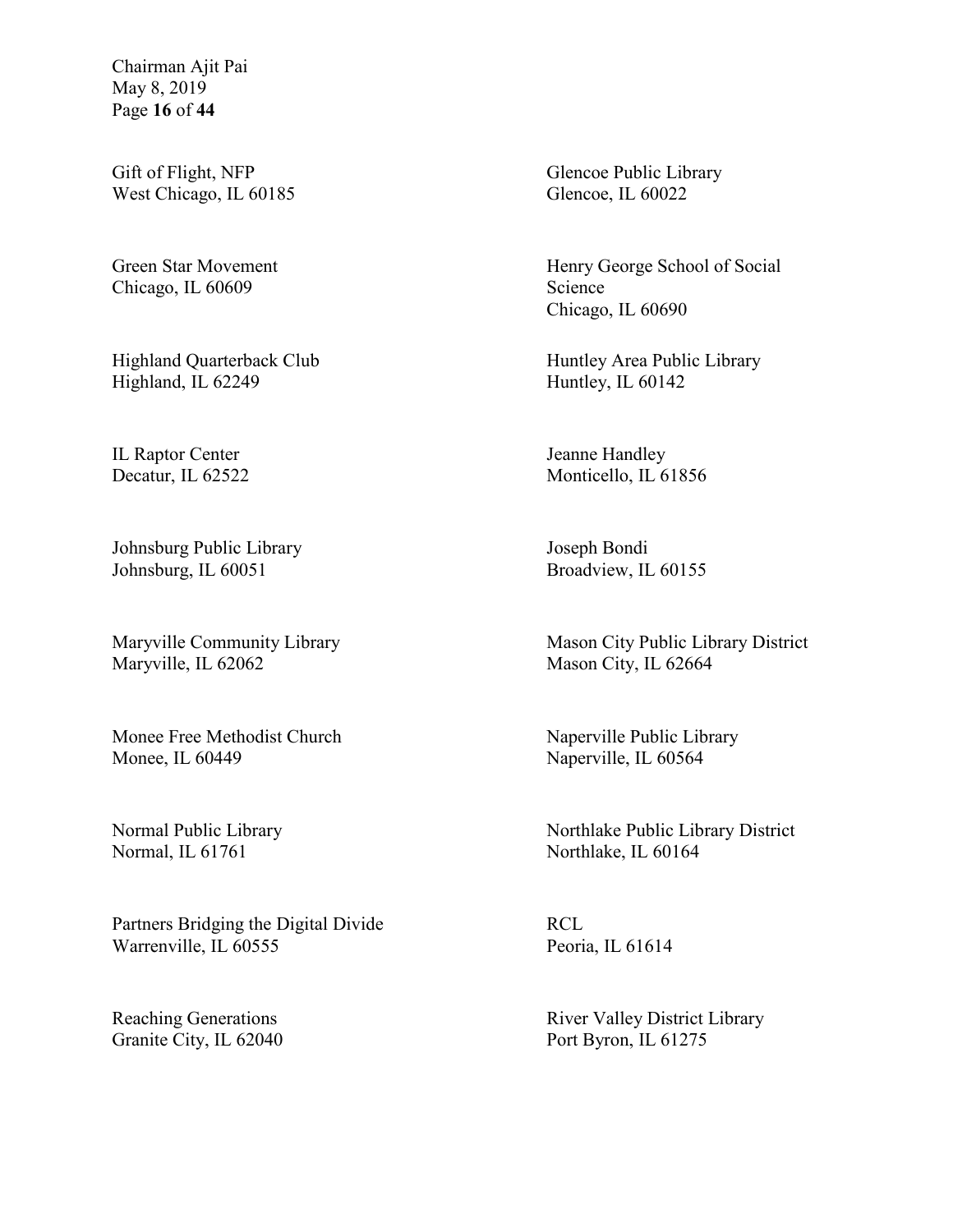Chairman Ajit Pai May 8, 2019 Page **17** of **44**

Riverside Public Library Riverside, IL 60546

Shreejidwar Haveli Addison, IL 60101

The Chicago Music Consortium Bolingbrook,, IL 60440

United Working Families Chicago, IL 60608

Victory Ministries Church Chicago, IL 60610

ConnectHome & Digital Inclusion Center Rockford, IL 61104

Brownsburg Public Library Brownsburg, IN 46112

Chandler Elementary School Goshen, IN 46526

Heather Petro Trafalgar, IN 46181

Lawrenceburg Community School Corporation Lawrenceburg, IN 47025

Roselle Public Library District Roselle, IL 60172

Stefanie Sullivan Ottawa, IL 61350

The Elmwood Park Public Library Elmwood Park, IL 60707

University Baptist Church Macomb, IL 61455

Wilmigton Public Library District Wilmington, IL 60481

Taylor Services Youth Organization Chicago, IL 60619

Center Township Frankfort, IN 46041

David Alter New Haven, IN 46774

IN Teen Challenge Lebanon, IN 46052

Lee Stoltz Lafayette, IN 47901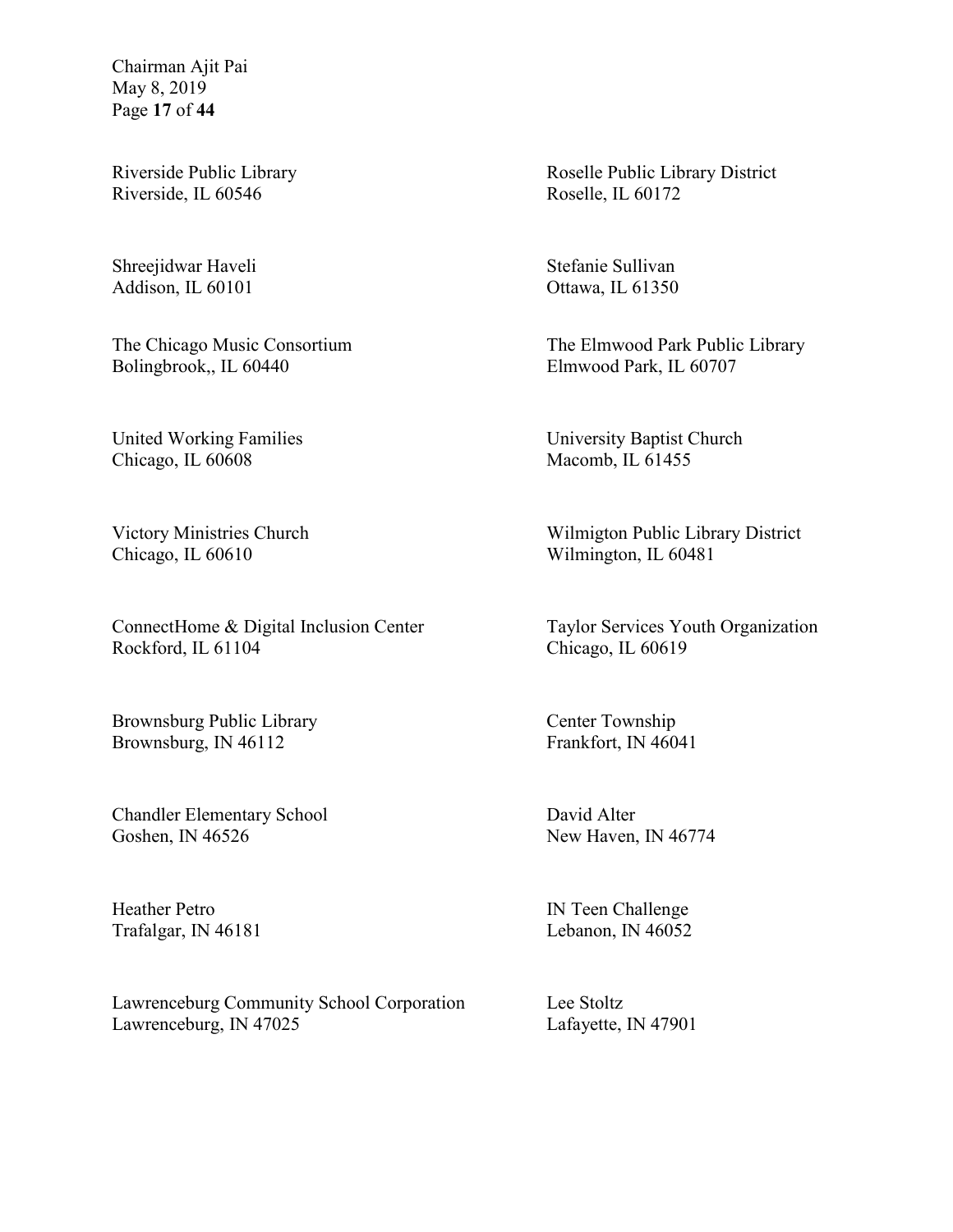Chairman Ajit Pai May 8, 2019 Page **18** of **44**

MSD of Mt. Vernon Mt. Vernon, IN 47620

Patchwork Dance Company Osceola, IN 46561

Ronda Willis South Bend, IN 46637

Saint Joseph High School South Bend, IN 46617

Ten Thousand Villages in Goshen Goshen, IN 46526

The Salvation Army Fort Wayne Corps Fort Wayne, IN 46805

Heartstrings Community Foundation Olathe, KS 66061

Knights of Columbus Shawnee Mission, KS 66203

Lake Afton Public Observatory Goddard, KS 67052

LifeMission Church Olathe, KS 66062

Mt. Zion Lutheran Church LaGrange, IN 46761

Roger Wilson Fort Wayne, IN 46798

Rosanna Clayton Boonville, IN 47601

Southwest IN Development Council (SWIDC) Boonville, Tell City, Newburgh, WA

Terri English, IN 47118

Uplands PEAK Sanctuary Freedom, IN 47431

IBSA, Inc. Topeka, KS 66603

KSEye Bank & Cornea Research Ctr., Inc. Wichita, KS 67218

Liberty Christian Life Center Olathe, KS 66062

SRS Consulting LLC Concordia, KS 66901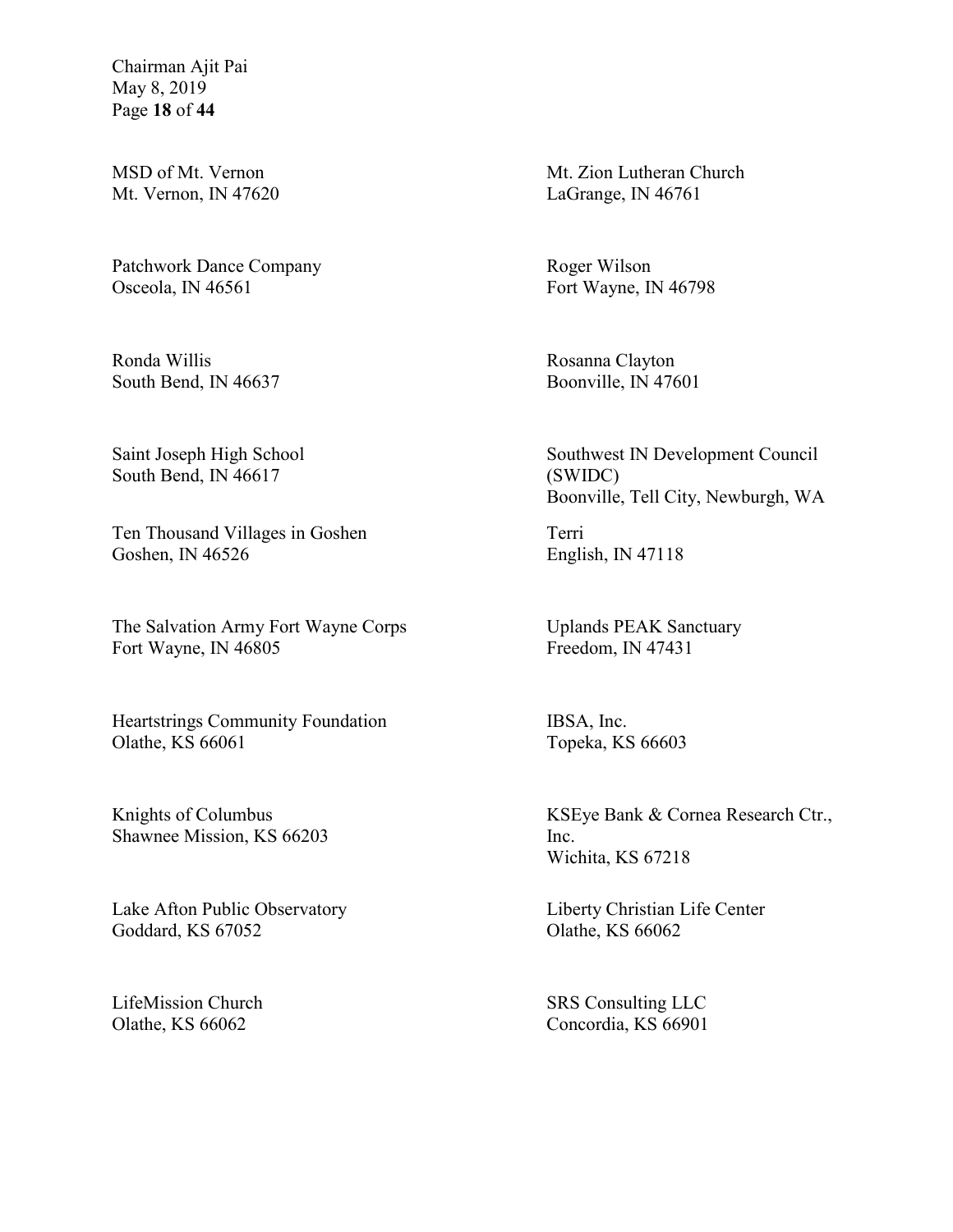Chairman Ajit Pai May 8, 2019 Page **19** of **44**

St. Joseph School Shawnee, KS 66203

Daviess County Public Library Owensboro, KY 42301

Parson John Living History, Inc. Woodburn, KY 42170

Christian Challenge Worship Center Pineville, LA 71360

glory2glory Educational Foundation, Inc. Sterlington, LA 71280

Angels On Earth Ministries Inc Monroe, LA 71203

Compassion Place Oshtemo, MI 49077

AdCare Educational Institute Worcester Worcester, MA 01604

Bedford Free Public Library Bedford, MA 01730

Boston ReStore, Inc. Dorchester, MA 02124 Chief Officers of State Library Agencies Lexington, KY 40507

Jeromy C. Gamaliel, KY 42140

Uganda Counseling and Support Services Columbia, KY 42728

Families Helping Families @ the Crossroads pineville, LA 71360

Ruby Wise Elementary Pineville, LA 71360

Cornerstone Bible Church Opelousas, LA 70570

ACA New England Lexington, MA 02421

Antioch Community Church Brighton, MA 02453

Berkshire Sail & Power Squadron Pittsfield, MA 01201

Boston Share Network Acton, MA 01720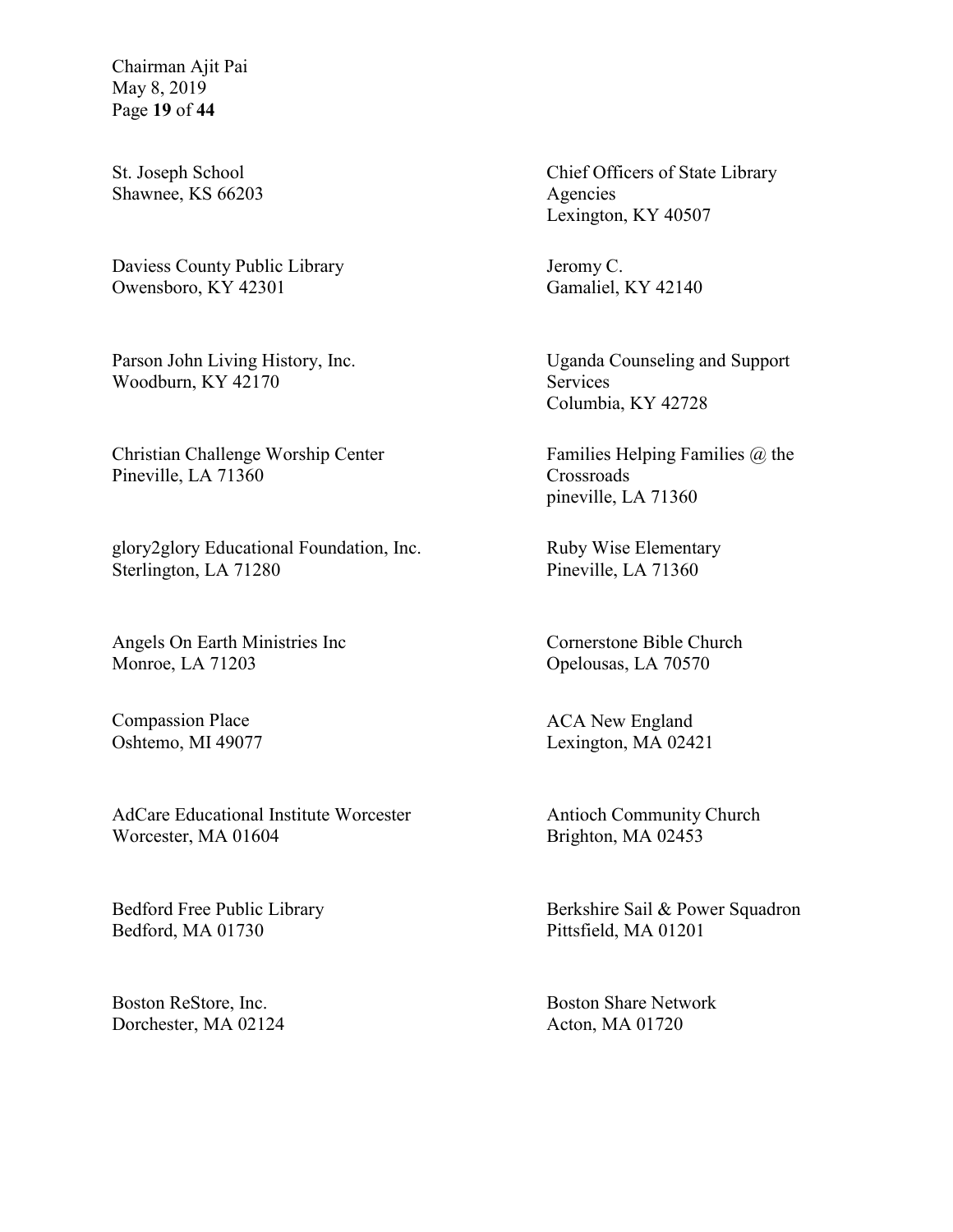Chairman Ajit Pai May 8, 2019 Page **20** of **44**

Canton Public Library Canton, MA 002021

MA Community Outreach Initiative Jamaica Plain, MA 02130

Rare New England Inc. Attleboro, MA 02703

The Millicent Library Fairhaven, MA 02719

Tyler Smith Cambridge, MA 02139

Yusuf Mosque Boston, MA 02135

Blossoms House of Restoration Glen Burnie, MD 21061

Compassion Center Riverdale, MD 20738

Kent County MD Government Chestertown, MD 21620

Millers United Methodist Church Manchester, MD 21102

Friends of Wilmington Memorial Library Wilmington, MA 01887

Newburyport Public Library Newburyport, MA 01950

Sisters of the Good Shepherd Marlborough, MA 01752

The Network/La Red Boston, MA 02114

Winchester Public Library Winchester, MA 01890

Aleph Bet Jewish Day School Annapolis, MD 21403

Cloud Voice Tel Frederick, MD 21701

Faith Center for Community Wellness and Advancement Fort Meade, MD 20755

Kent County School and Internet Project Chestertown, MD 21620

Miracle City Church Baltimore, MD 20755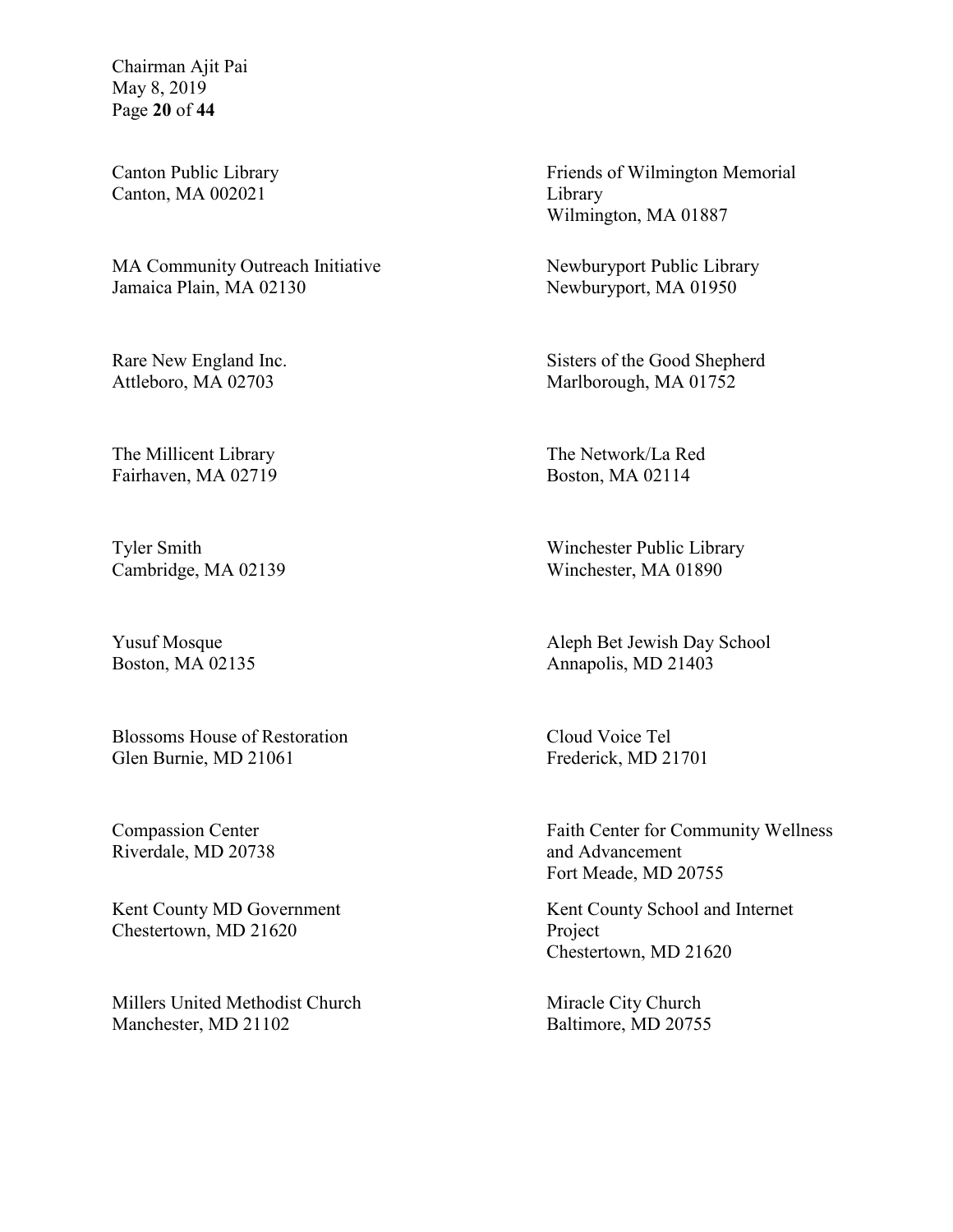Chairman Ajit Pai May 8, 2019 Page **21** of **44**

Quaker Neck Internet Project Chestertown, MD 21620

SETDA Glen Burnie, MD 21060

SWANA Silver Spring, MD 20910

Urban Mennonite Ministries, Inc. Baltimore, MD 21211

Crescent Cities Jaycees Foundation Oxon Hill, MD 20745

NIEI Baltimore, MD 21162

Brooklin Volunteer Fire Company Brooklin, ME 4616

Access Family Health Services Smithville, MI 38870

Bay City Public Bay City, MI 48706

Capital Area District Library Lansing, MI 48933

Save Our Schools Chestertown, MD 21621

Solid Waste Association of North America Silver Spring, MD 20910

The Kaizen Company Chestertown, MD 21620

BCPS Home & Hospital Baltimore, MD 21209

Gretchen M. Spell Baltimore, MD 21228

Project SPIRIT Gaithersburg, MD 20877

Summer Atchison Lamoine, ME 4605

Animal Placement Bureau Lansing, MI 48908

Bryce The Third Wayne, MI 48184

CFORM Inc. Covenant Community Development Tupelo, MI 38802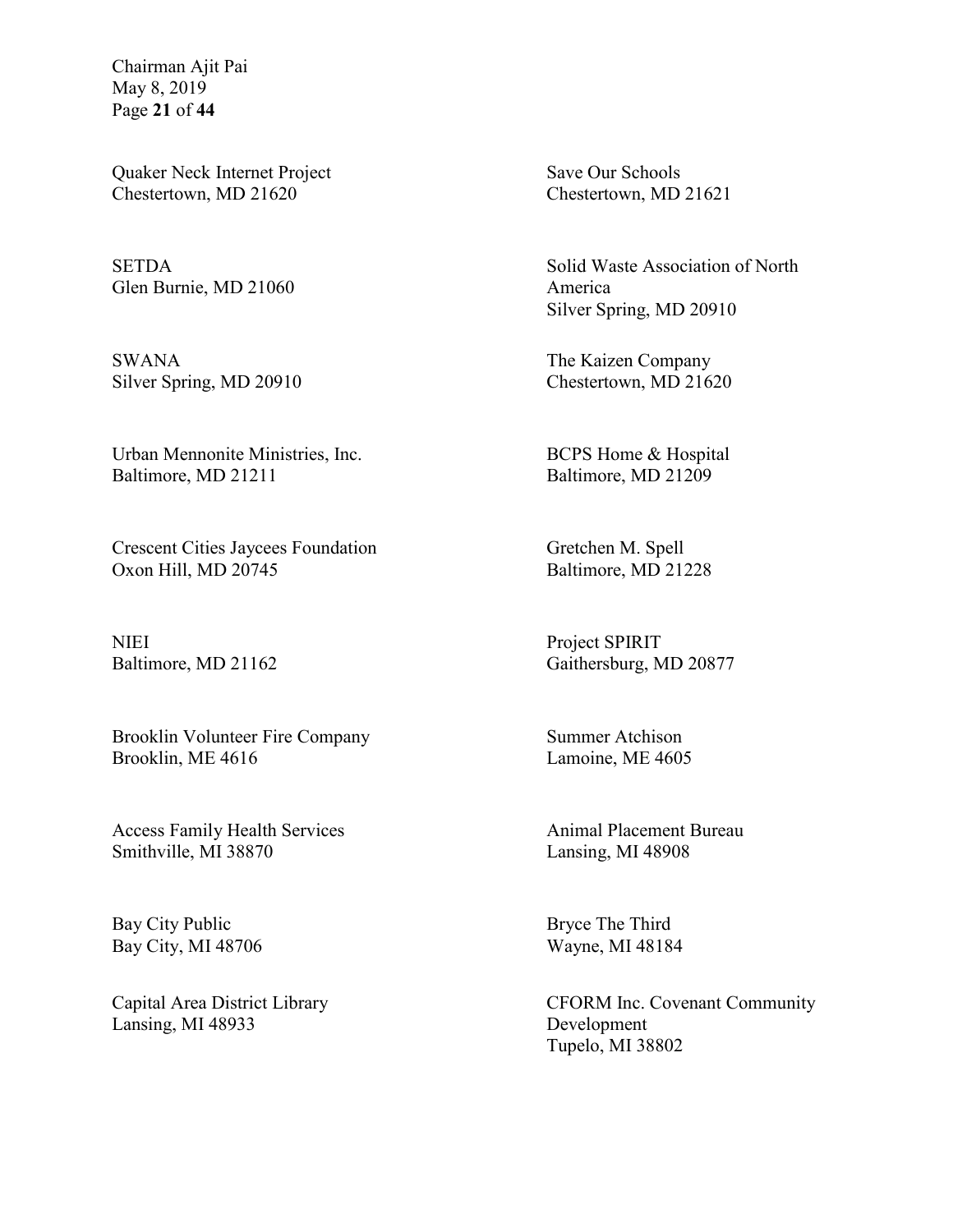Chairman Ajit Pai May 8, 2019 Page **22** of **44**

Clara Bolen Elementary Tawas City, MI 48763

Concerned Education Supporter Hudsonville, MI 49426

Epic Church Shelby Township, MI 48005

FOD Family Support Group Okemos, MI 48805

Debora Green Lambertville, MI 48144

JDS Computer Donations Inc West Bloomfield, MI 48324

Lake Odessa Community Library Lake Odessa, MI 48849

Martin Sonders Clinton Township, MI 48038

MI Interscholastic Press Asssociation East Lansing, MI 48824

Pet Resource Network Otsego, MI 49078

Closing The Digital Gap Detroit and Lansing, MI 48906

Crome District Library Hartland, MI 48353

Fleece & Thank You Novi, MI 48374

Freedom Road Transportation Authority Lake Orion, MI 48360

InventorEd Inc. Grand Blanc, MI 48439

Jest Kidding Nashville, MI 49073

MaCUL (MI Association for Computer Users in Learning) Lansing, MI 48917

Met Plus Detroit, MI 48228

Over the Ledge Theatre Co Lansing, MI 48901

Region of Three Oaks Museum Three Oaks, MI 49128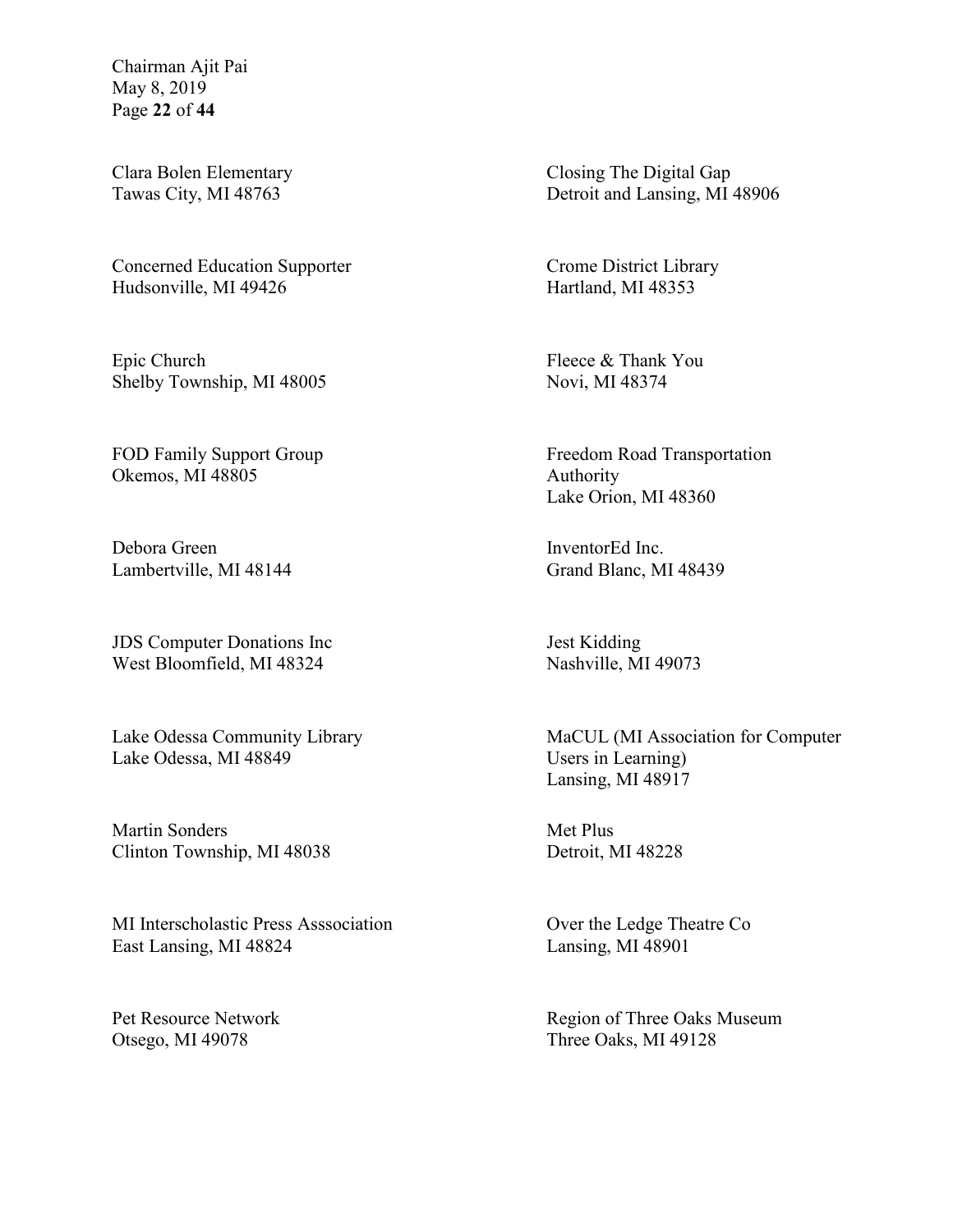Chairman Ajit Pai May 8, 2019 Page **23** of **44**

Saline District Library Saline, MI 48176

Sisters Acquiring Financial Empowerment Detroit, MI 48207

Stevensville Seventh-day Adventist Church Stevensville, MI 49127

Trish King Flint, MI 48504

Alliance for Community Media Minneapolis, MN 55416

Bill's Turf Minneapolis, MN 55403

Into the Deep Minneapolis, MN 55418

MN Office of Broadband Development St. Paul, MN 55101

Park Public Radio, Inc. St. Louis Park, MN 55426

Personal North Saint Paul, MN 55109 Shannon Loeffler Tawas City, MI 48763

St. Ann's Lake County Senior Services Baldwin, MI 49304

Tawas Area Schools Tawas City, MI 48763

Youth Arts: Unlocked Flint and Genesee County, MI 48473

Alpha Women's Center Savage, MN 55378

Charles McCallister Newport, MN 55055

Jeff Hudson Stillwater, MN 55082

North American Bear Center Ely, MN 55731

PCs for People St. Paul, MN 55104

Robert J. Remackel St Paul, MN 55102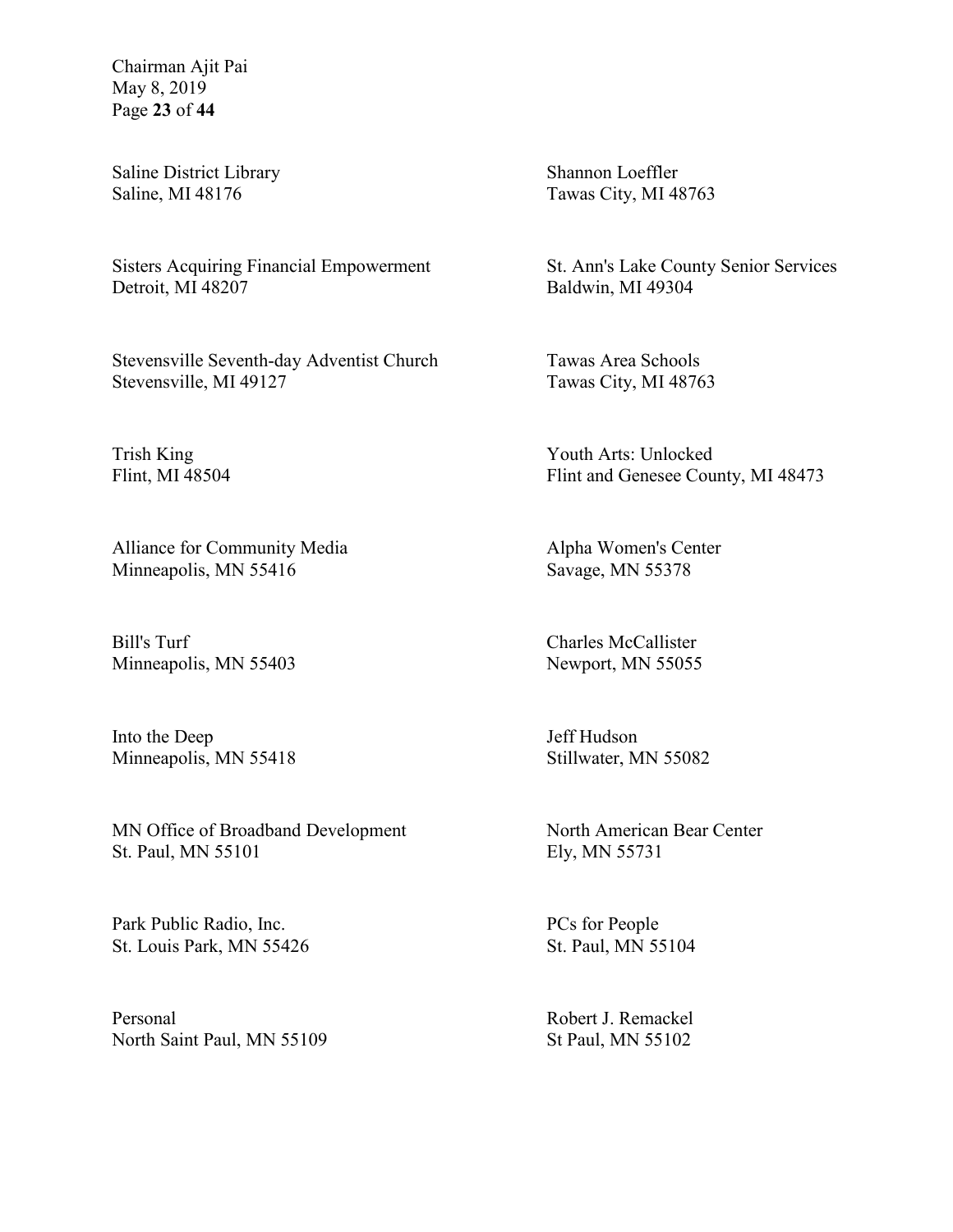Chairman Ajit Pai May 8, 2019 Page **24** of **44**

Self employed Minneapolis, MN 55407

The Radio Club of America, Inc. Maple Grove, MN 55311

Adam Colin Joplin, MO 64801

Association for Persons with Intellectual **Disabilities** Cape Giradeau, MO 63703

Child Garden St. Louis, MO 63119

David Berry Columbia, MO 65203

Downtown WA, Inc. Washington, MO 63090

Educational Technology Association of St. louis St. Louis, MO 63119

Harvest Home, Inc Holden, MO 64040

High Hill Christian Camp and Retreat Center High Hill, MO 63350

Teatro del Pueblo Saint Paul, MN 55107

Saytun St Paul, MN 55104

Affton St. Louis, MO 63123

Carthage Intermediate Center Carthage, MO 64836

City of St. Charles School District St. Charles, MO 63301

Daviess County Library Gallatin, MO 64640

Dudley Church of God Dudley, MO 63936

Festus Festus, MO 63028

Hazelwood St. Louis, MO 63114

Innovative Technology Education Fund St. Louis, MO 63108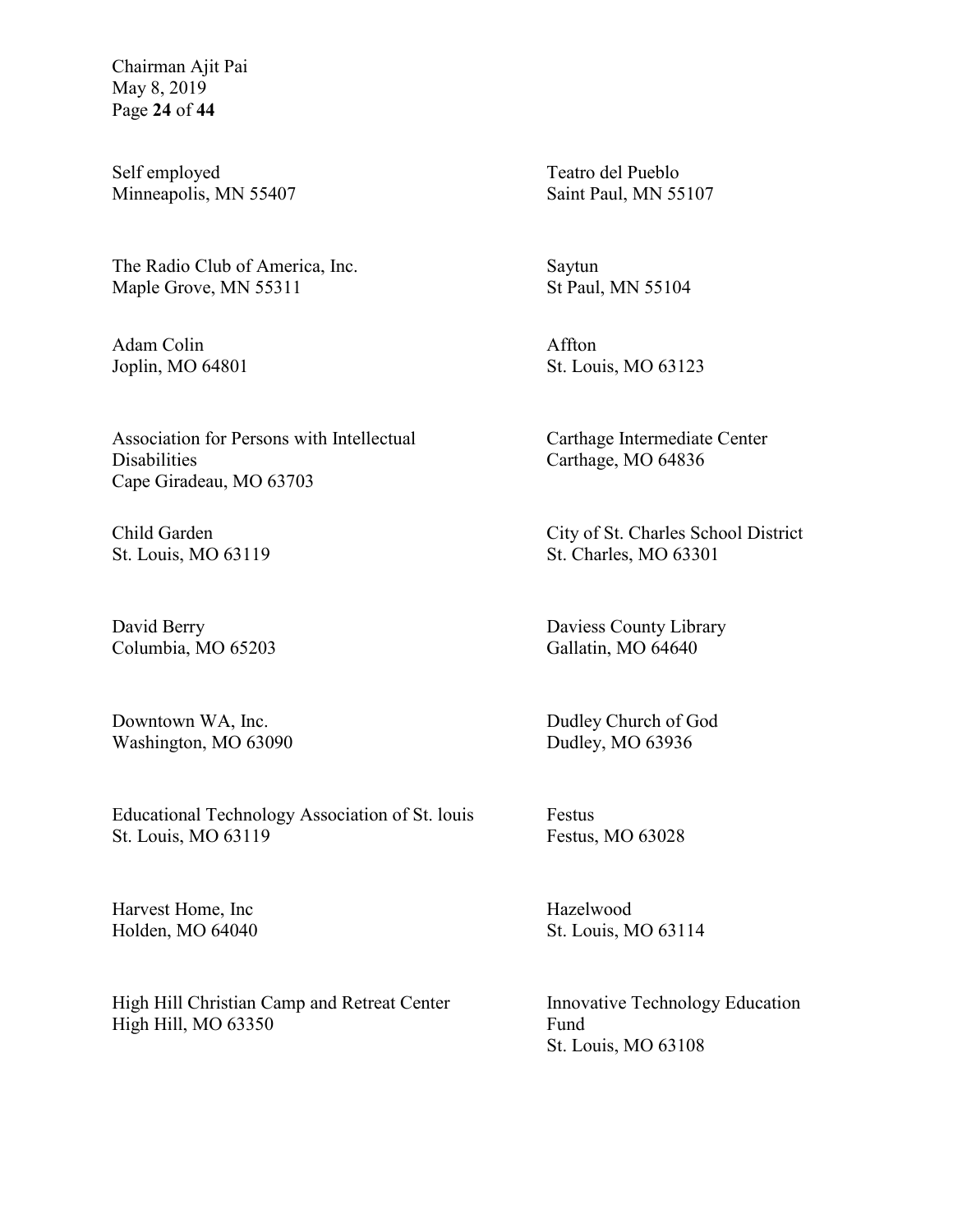Chairman Ajit Pai May 8, 2019 Page **25** of **44**

International Bank Note Society Chesterfield, MO 63006

Jefferson County Library HighRIdge, MO 63049

Jordan Williams Monett, MO 65708

KC Ceators Clubs/STEMS on the VINES KSCity, MO 64109

Lift For Life Academy St. Louis, MO 63104

Lindenwood University St. Louis, MO 63117

Mehlville School District St. Louis, MO 63125

MO Southern Foundation Joplin, MO 64804

MOSAIC Elementary St. Louis, MO 63125

Normandy Schools Collaborative St. Louis, MO 63121

Jason Branson, MO 65616

John Burroughs School St. Louis, MO 63124

Judah Family Worship Center Belton, MO 64012

KSCity Public Library KSCity, MO 64105

Lindbergh School District St. Louis, MO 63128

Meadowmere Elementary School Grandview, MO 64030

Midway R-I School Cleveland, MO 64734

MO Southern State University Joplin, MO 64801

NCJW St. Louis St. Louis, MO 63141

Orion Center, Inc Camdenton, MO 65020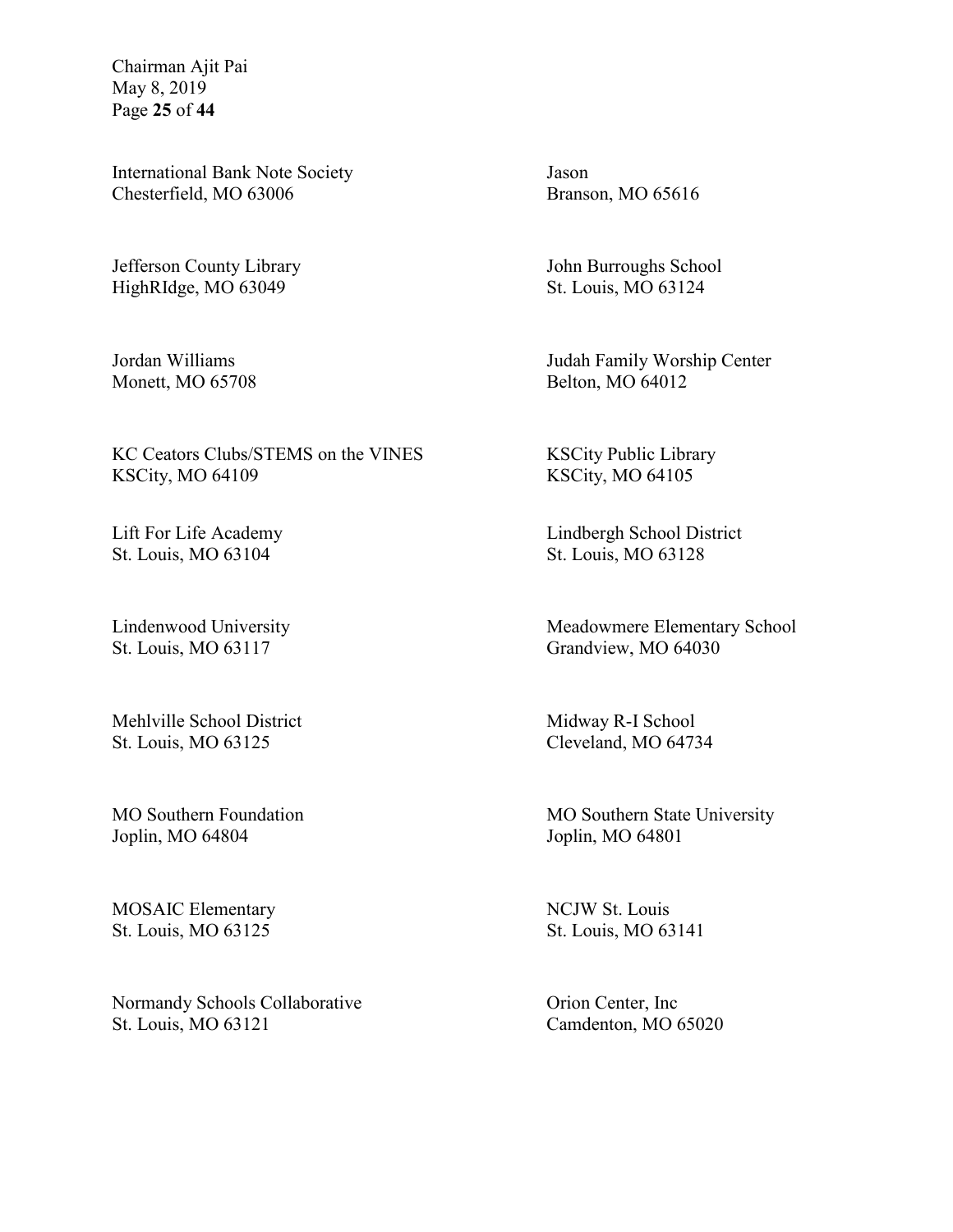Chairman Ajit Pai May 8, 2019 Page **26** of **44**

Patrick Fales Indeendence, MO 64057

Savvy Coders St. Louis, MO 63117

St. Louis Public Schools St. Louis, MO 63101

Teen Pregnancy & Prevention Partnership St. Louis, MO 63127

The Center for Head Injury Services St. Louis, MO 63146

The University of MO, eMINTS National Center Columbia, MO 65211

Turning Point Recovery Centers Hannibal, MO 63401

Webb City Public Library Webb City, MO 64870

Beverly Jenkins St. Louis, MO 63031

Rae Warren New London, MO 63459 Ritenour School District St. Louis, MO 63114

Seneca School District Seneca, MO 64865

Stem STL St. Louis, MO 63108

The Biome St. Louis, MO 63108

The Fulton School St. Albans, MO 63073

Torah Prep School St. Louis, MO 63130

Vision 417 Bolivar, MO 65613

Benedictine Convent of Perpetual Adoration Clyde, MO 64432

Jefferson Franklin Community Action Corp Hillsboro, MO 63050

Cynthia White Columbus, MS 39702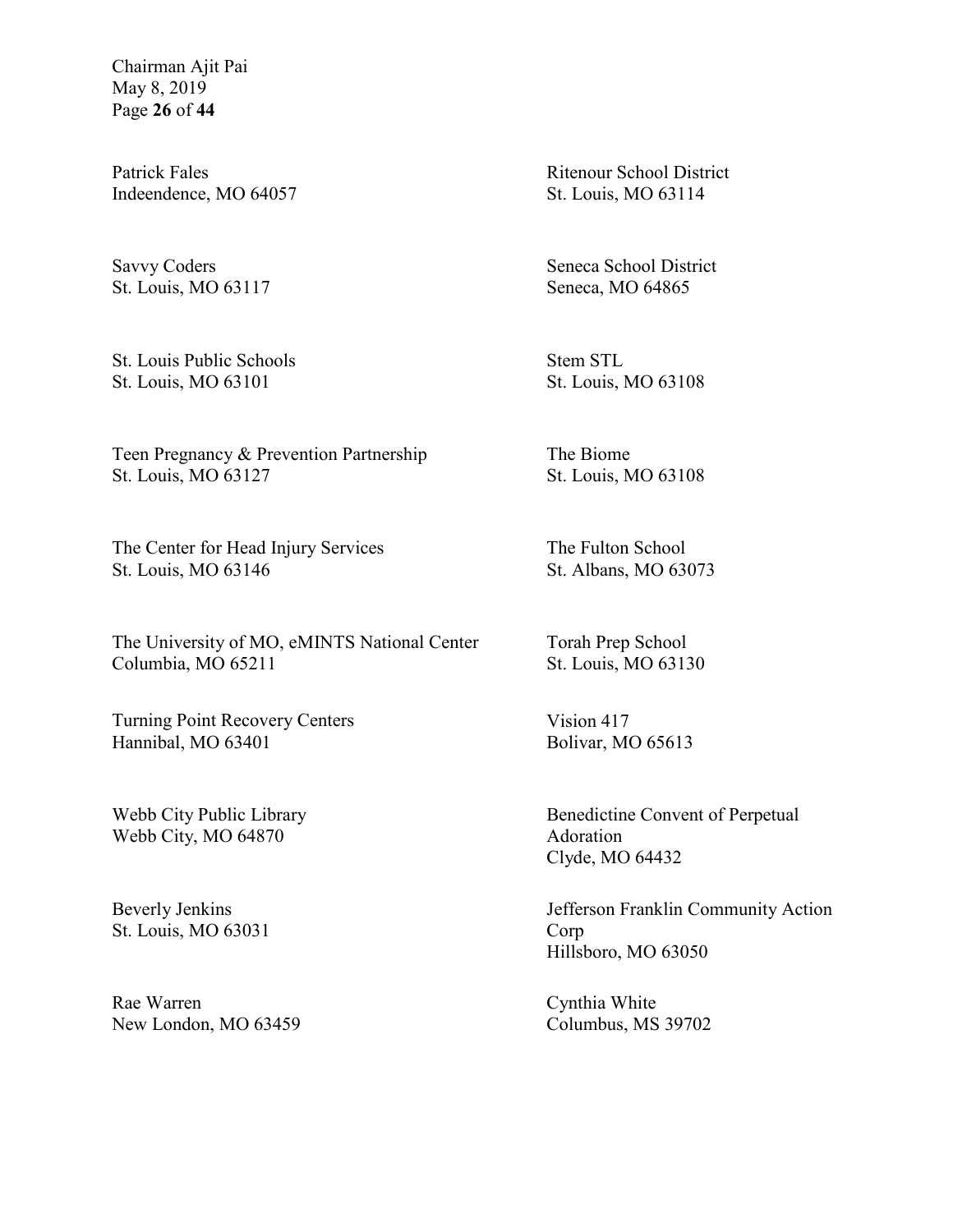Chairman Ajit Pai May 8, 2019 Page **27** of **44**

Jehovah Ministries Gulfport, MS 39507

PEARSON Foundation, Inc. Pearl, MS 39208

Alyssa Putt Durham, NC 27707

Conscience du Cameroun Inc. Cary, Nc 26519

Forgiven Futures Winterville, NC 28590

Horses for Hope TRC Inc. Raleigh, NC 27603

Love, INC of Mecklenburg Co. Charlotte, NC 28205

NC Music Educators Association Raleigh, NC 27605

Oak Grove Durham, NC 27703

Right Here, Right Now Project Pittsboro, NC 27312

One Door Ministries Sardis, MS 38666

Reformed Theological Seminary Jackson, MS 39209

Bit O'Luck Equine Rescue Huntersville, NC 28078

Ears To Our World Swannanoa, NC 28778

Gifts of Grace Ministries, Inc. Archdale, NC 27263

Inner Banks Legal Services WA, NC 27889

Metin Aydemir Cary, NC 27519

Neal Sumner Raleigh, NC 28480

Operation Homeless, Inc Kannapolis, NC 28083

Saluda Senior Center Saluda, NC 28773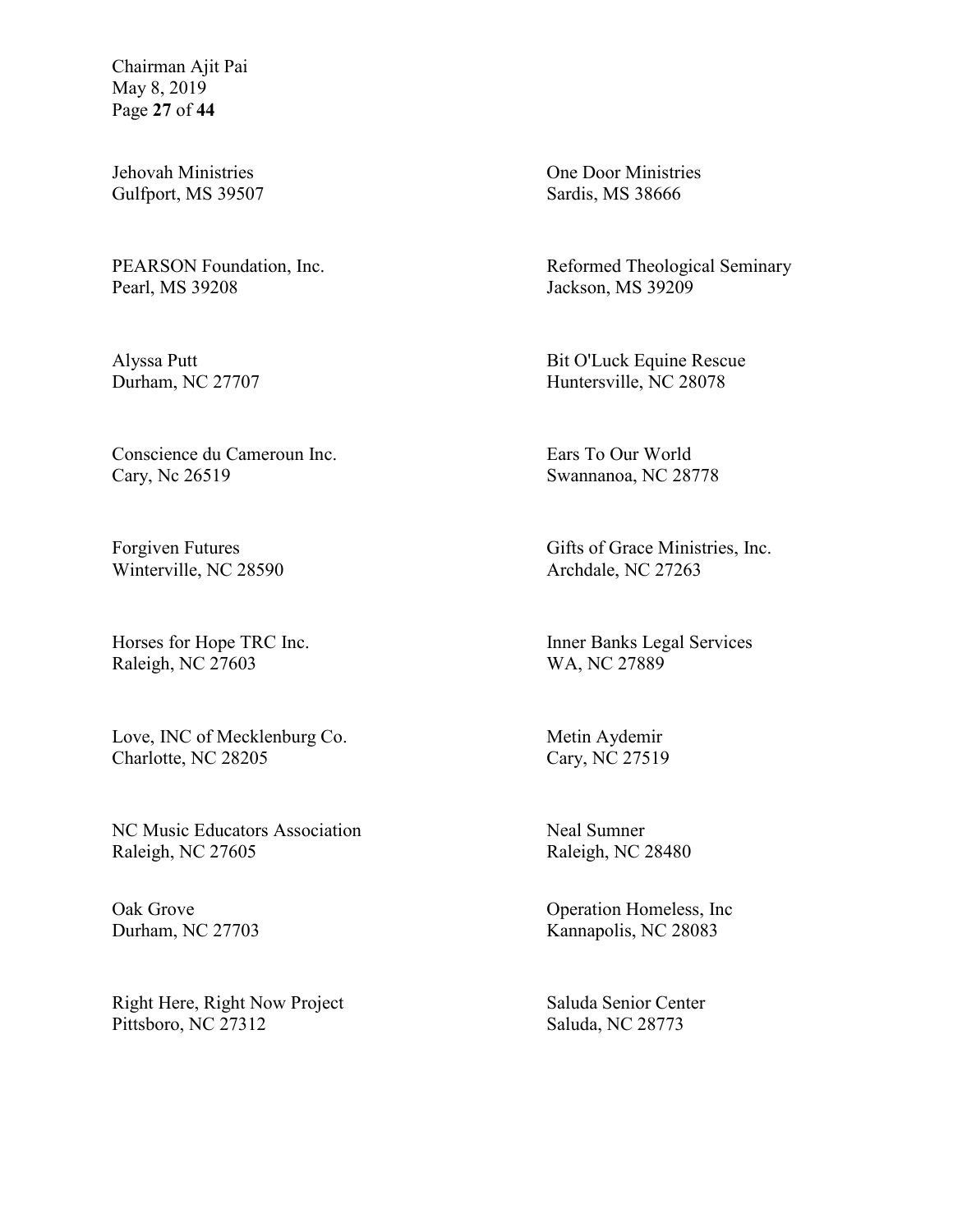Chairman Ajit Pai May 8, 2019 Page **28** of **44**

Special Olympics NC Morrisville, NC 27560

Triangle Native American Society Raleigh, NC 27603

Baright Public Library Ralston, NE 68127

Individual Cedar Bluffs, NE 68015

Beth Franke Hooksett, NH 3106

George H. & Ella M. Rodgers Memorial Library Hudson, NH 3051

National Collaborative for Digital Equity Weare, NH 3281

Beth Rabbitt The Learning Accelerator, NJ 8540

Butterfly Dreamz, Inc. Newark, NJ 7103

Linden School District Linden, NJ 7036

St Stephens Lutheran Church & School Hickory, NC 28601

North Dakota State University Fargo, ND 58102

Health Education Inc. Lincoln, NE 68542

NE Miss Amazing Omaha, NE 68116

DBEA - DED Concord, NH 3301

Manchester School District Manchester, NH 3103

African American Office of Gay Concerns Newark, NJ 7102

Brigade Air, Inc. Bloomingdale, NJ 7403

Chester Library Chester, NJ 7930

Maplewood Memorial Library Maplewood, NJ 7040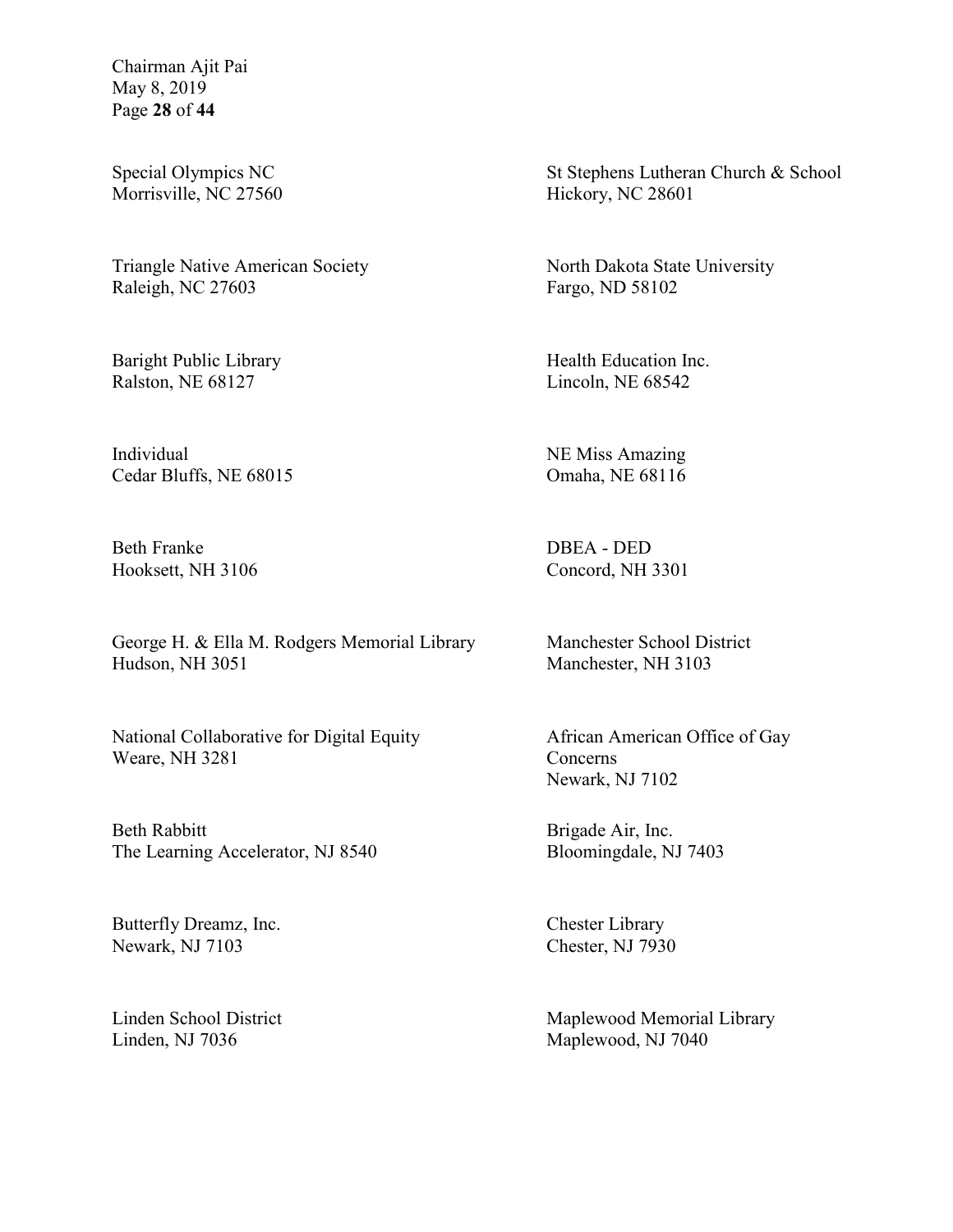Chairman Ajit Pai May 8, 2019 Page **29** of **44**

Margo for Animals Hope, NJ 7844

Mount Laurel Library Mount Laurel, NJ 8054

South Jersey Caribbean Cultural and Development Org Camden, NJ 8101

Canyon Bible Church Tijeras, NM 87059

Paws & Claws Animal Rescue of Quay County, Inc. Tucumcari, NM 88401

Filipino Veterans Group Inc, Las Vegas, NV 89119

Lake Tahoe Classic Guitar Society Incline Village, NV 89451

Northern NV Apprenticeship Reno, NV 89515

A Cable to Jewish Life Brooklyn, NY 11213

Bedford Riding Lanes Association Bedford, NY 10506

Moment of Silence, Inc. Haledon, NJ 7508

New Beginnings Animal Rescue East Brunswick, NJ 8816

Paterson Habitat for Humanity Paterson, NJ 7522

East Mountain Food Pantry Tijeras, NM 87059

Community Chest, Inc. VA City, NV 89440

First Congregational Church, UCC Las Vegas, NV 89104

NetRango, Inc. Henderson, NV 89011

Security BSides Las Vegas, Inc. Las Vegas, NV 89120

Aspiring Leaders Enrichment Center Flushing, NY 11358

Blue Lives Matter NYC NY, NY 10308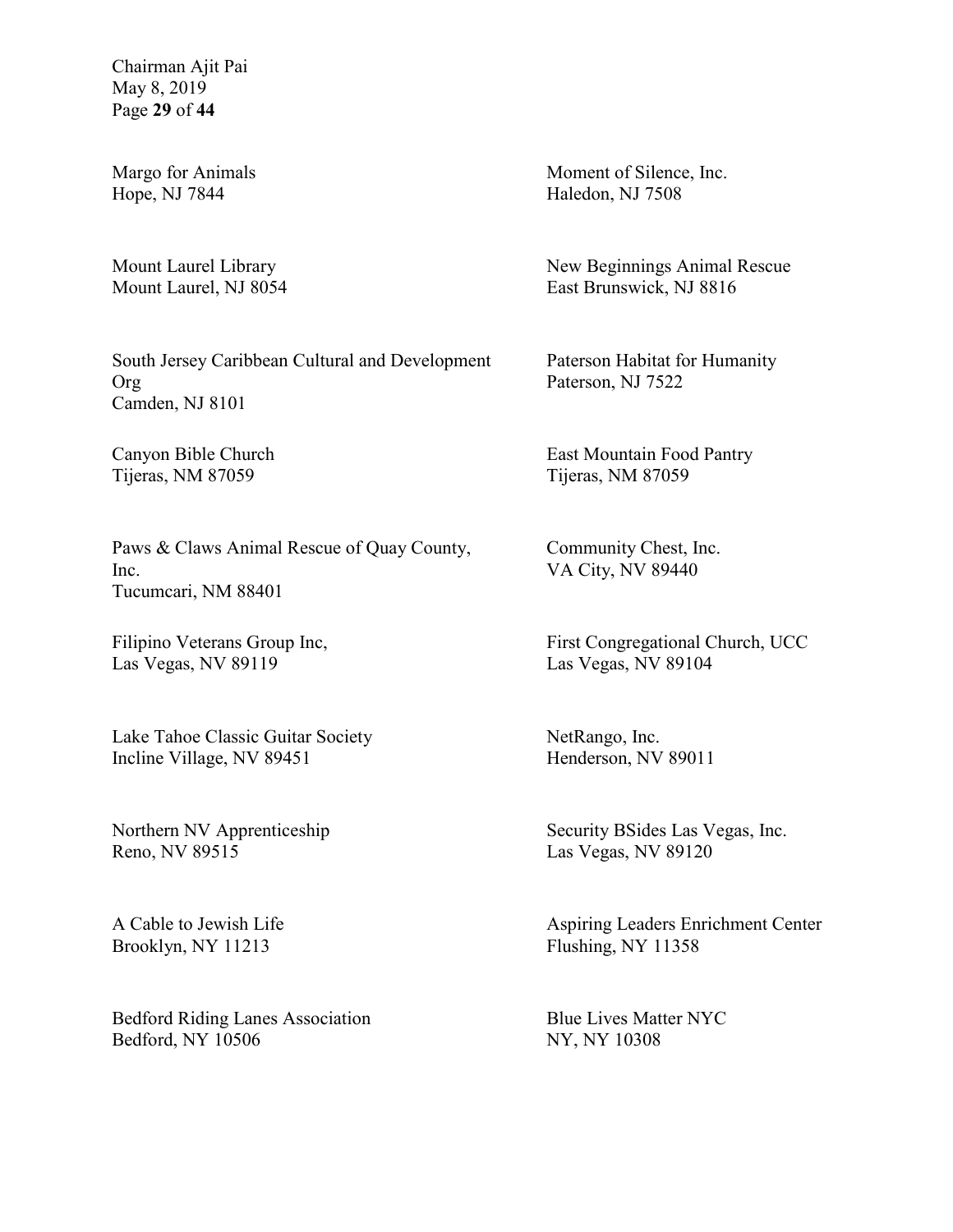Chairman Ajit Pai May 8, 2019 Page **30** of **44**

CF Society Brooklyn, NY 11219

Clifford Cummings Buffalo, NY 14227

Congregation Chaye Olom Spring Valley, NY 10977

Downtown Boathouse Inc. NY, NY 10014

Florence E. Smith Community Center Corona, NY 11368

Helene Giacona Brooklyn, NY 11231

John Jermain Memorial Library Sag Harbor, NY 11963

Machzikei NY, NY 11219

**NCFJE** Brooklyn, NY 11213

NY Women Chamber of Commerce NY, NY 10031

Chiku Awali African Dance, Arts & Culture, Inc. Suffern, NY 10901

Community Tax Aid, Inc New York, NY 10025

Developing Artists Theater Company NY, NY 10011

EastWest Institute NY, NY 10017

Harlem Pride, Inc. NY, NY 10039

Irondequoit Ambulance Rochester, NY 14609

Machon Bais Yaakov Brooklyn, NY 11204

Movement Research NY, NY 10009

North Shore Emergency Rescue Team Staten Island, NY 10314

Oneonta Youth Soccer Association Oneonta, NY 13820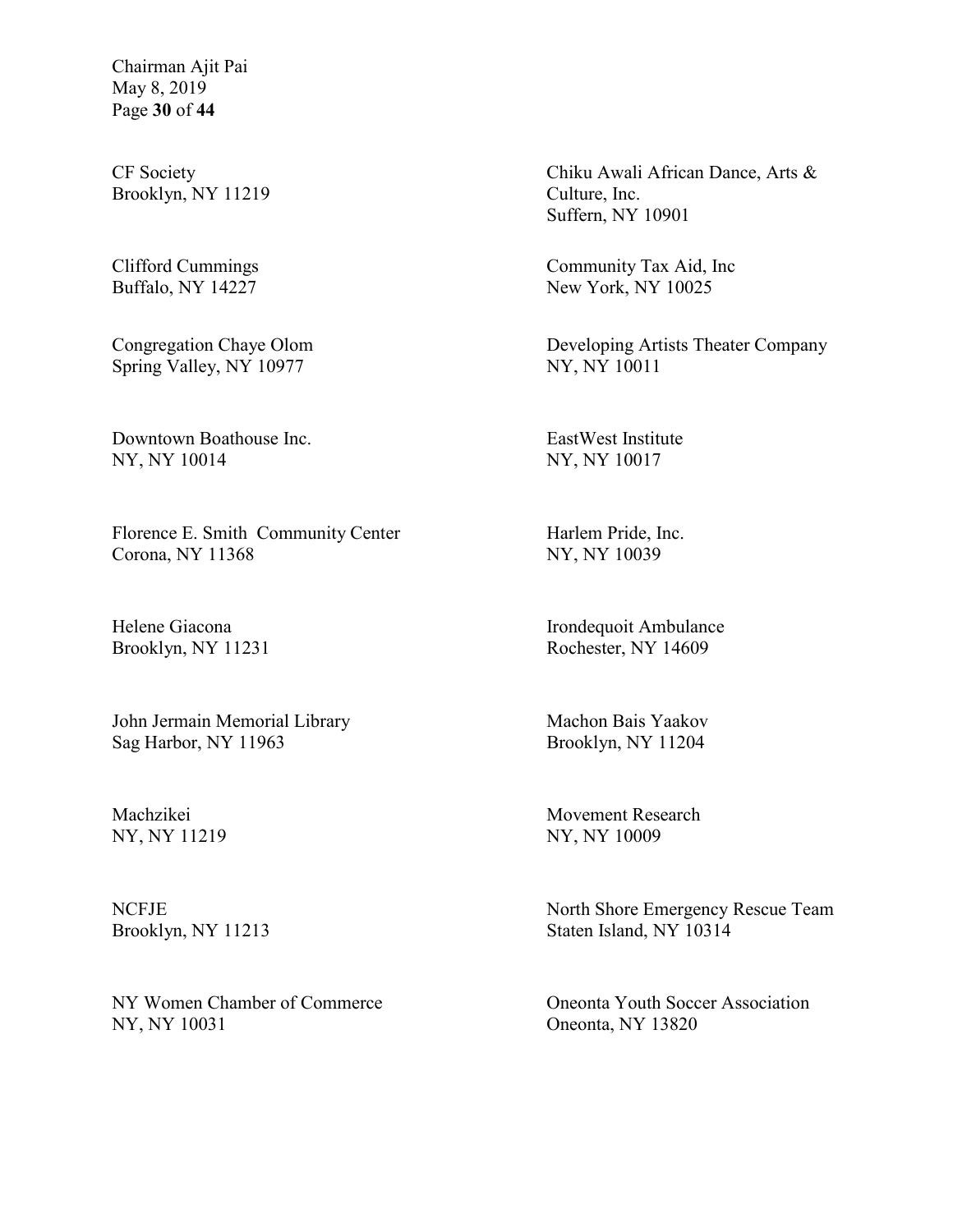Chairman Ajit Pai May 8, 2019 Page **31** of **44**

Parkside Community Association of Neighbors Buffalo, NY 14214

People for People inc. New York, NY 10027

Rochester & Genesee Valley Railroad Museum Rochester, NY 14692

Salina Free Library Mattydale, NY 13211

The Calyx Institute NY City, NY 11232

UNHP Bronx, NY 10468

Western NY Library Resources Council Buffalo, NY 14225

Writopia Lab NY, NY 10024

Ashbury Senior Computer Community Center Cleveland, OH 44106

City North Church Sunbury, OH 43074 Patterson Historical Society Patterson, NY 12563

Responsible Eating And Living Forest Hills, NY 11375

RSHM LIFE Center Sleepy Hollow, NY 10591

Salina Library Mattydale, NY 13211

The Nowodworski Foundation Somers, NY 10089

Urban Harvest Food Pantry Brooklyn, NY 11221

William Mabe Brooklyn, NY 11211

Amanda Freed ParMa, OH 44134

Bucyrus Nazarene Church Bucyrus, OH 44820

Cleveland Kosher Cleveland, OH 44118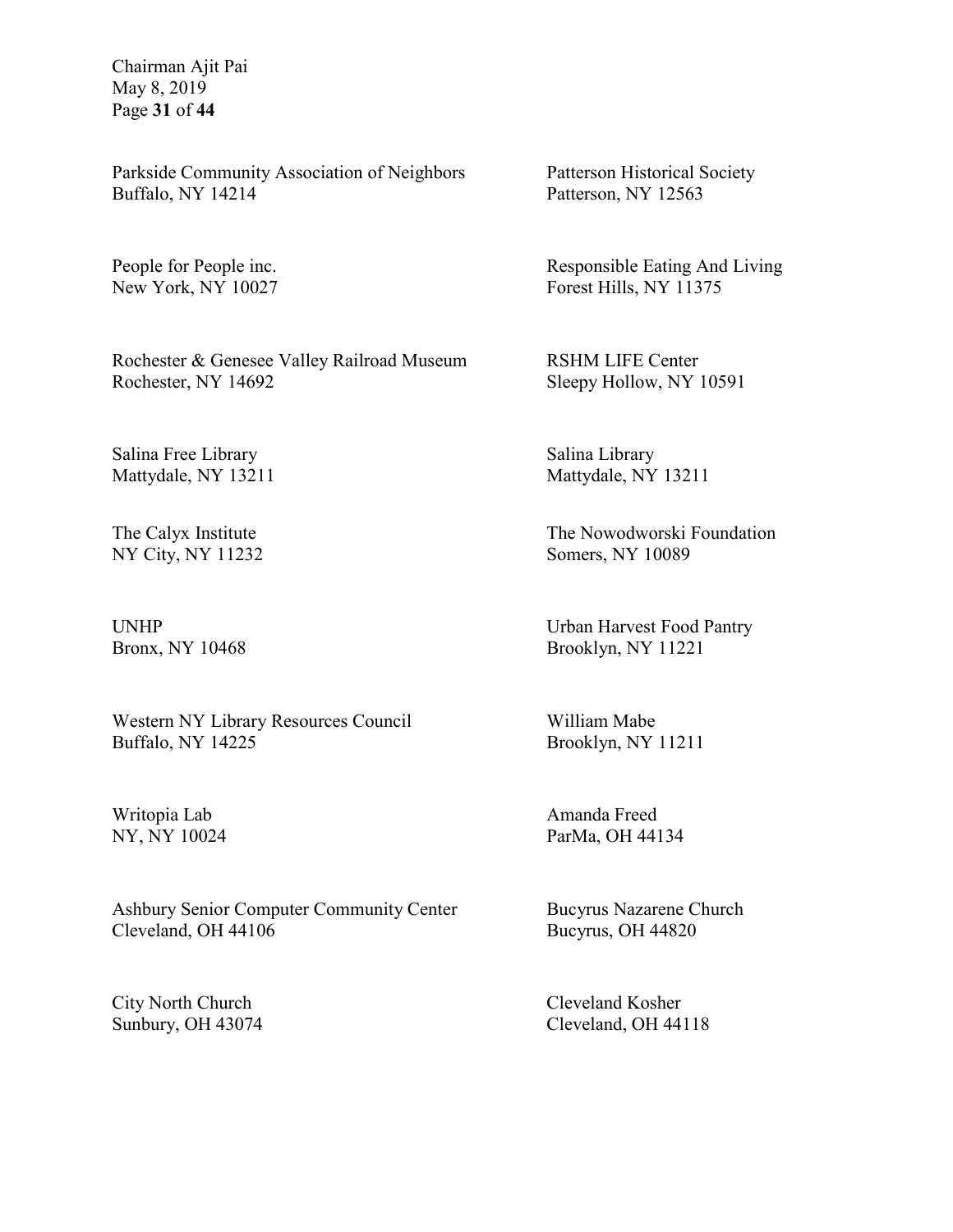Chairman Ajit Pai May 8, 2019 Page **32** of **44**

Hebrews Outreach Springfield, OH 45502

Jeffeory Butler Zanesville, OH 43701

Making A Difference International Centerville, OH 45459

Muslim Family Services of OH Columbus, OH 43220

New Agrarian Center Oberlin, OH 44074

Northwest Local Schools Colerain, OH 45251

Robert Howard Columbus, OH 43207

Sage Sustainable Electronics Columbus, OH 43228

Scouts BSA Troop 159 Bay Village, OH 44140

St Paul Lutheran Church Franklin, OH 45005

Highland County Community Action Organization, Inc. Hillsboro, OH 45133

Madeira Historical Society Madeira, OH 45243

Marlisa Rose, HeBrews Outreach Springfield, OH 4505

National Digital Inclusion Alliance Columbus, OH 43209

Noble Academy Cleveland Cleveland, OH 44117

Relationship Builders, Inc. Steubenville, OH 43952

Rockford Carnegie Library Rockford, OH 45882

Scott Hertzler Mansfield, OH 44905

Spryex Communications, Inc. Liberty Township, OH 45011

St. Clairsville Public Library St. Clairsville, OH 43950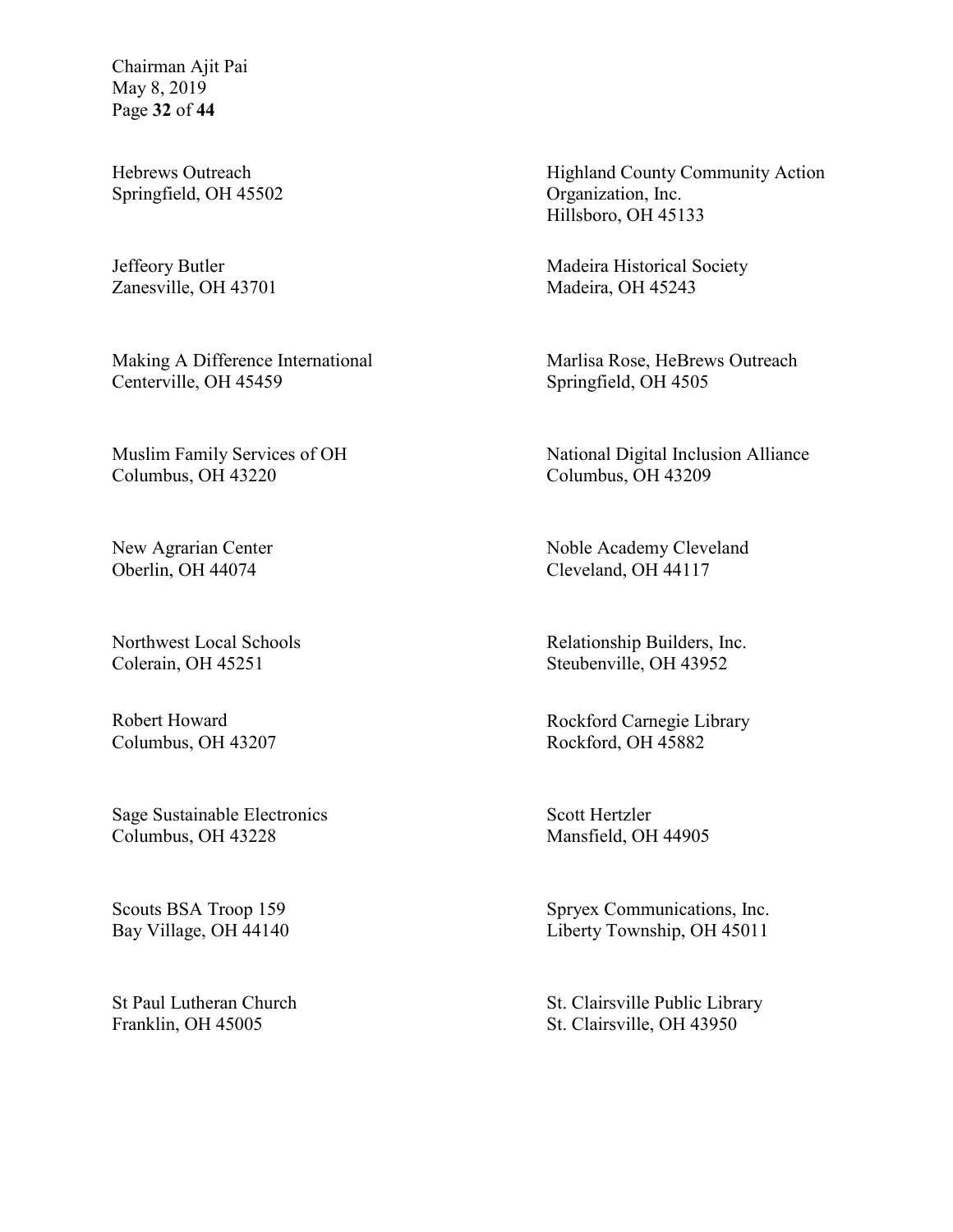Chairman Ajit Pai May 8, 2019 Page **33** of **44**

Summit Non Profit Housing Inc Akron, OH 44305

Volunteers of America of Greater OH Columbus, OH 43203

West Salem United Methodist Church West Salem, OH 44287

East Cleveland Public Library East Cleveland, OH 44112

Kellogg & Sovereign Consulting Ada, OK 74820

Charles Lewis Portland, OR 97218

Clackamas United Church of Christ Milwaukie, OR 97267

Mannahouse Portland, OR 97220

**NTEN** Portland, OR 97205

Piedmont Presbyterian Church Portland, OR 97211

Tegan Morris Springfield, OH 45503

West Muskingum High School Zanesville, OH 43701

WISE Educational Services Corp. Trotwood, OH 45426

K&S RHC Consulting, LLC Oklahoma City, OK 73103

Voice of Holiness Press Wynnewood, OK 73098

Clackamas ESD Clackamas, OR 97015

CommonGoods Network Portland, OR 97215

Nonprofit Home Inspections Portland, OR 97218

Peace Mentors Albany, OR 97322

Portland Winterhawks Booster Club Portland, OR 97228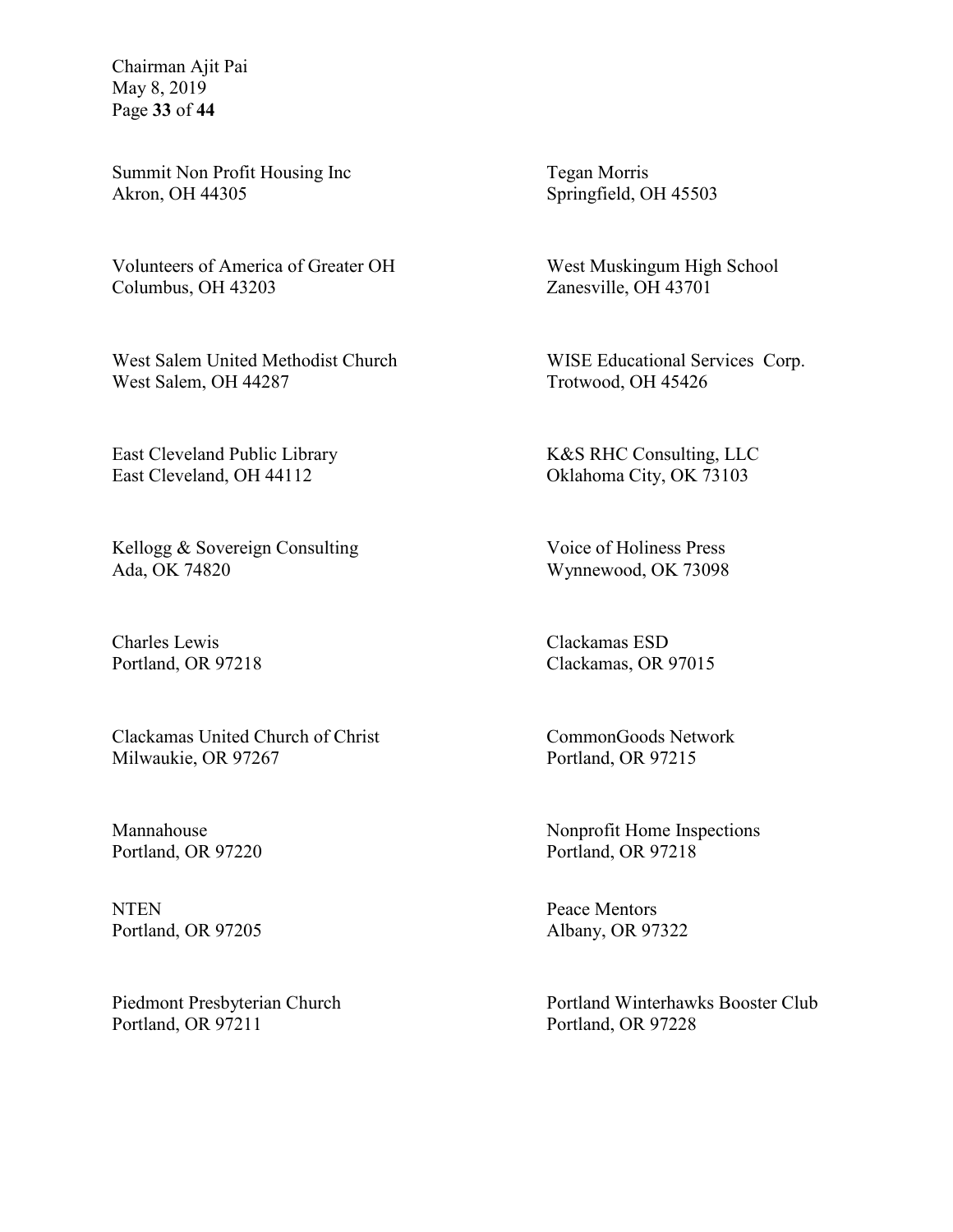Chairman Ajit Pai May 8, 2019 Page **34** of **44**

Salem Keizer Coalition for Equality Salem, OR 97301

Signs of Victory Albany, OR 97322

Mythical Research Portland, OR 97217

Adagio Health Pittsburgh, PA 15222

Be Proud Foundation Media, PA 19063

Bristol Township School District Bristol, PA 19055

CATS Bridge to Rescue Trevose, PA 19053

Chabad Jewish Center for Students Philadelphia, PA 19146

Coal Cracker Kids Mahanoy City, PA 17948

Grove City Community Library Grove City, PA 16127

Sarah Johnstone Albany, OR 97321

WA County Amateur Radio Corporation Hillsboro, OR 97124

Abundant Life Outreach York, PA 17401

Annville Free Library Annville, PA 17003

Bethlehem Area Public Library Bethlehem, PA 18018

Cad Robotic Program Upper Darby, PA 19082

Central Fulton School District McConnellsburg, PA 17233

Chester County Interlink West Chester, PA 19380

Crossroads Community Center Philadelphia, PA 19133

Haverford Township Free Library Havertown, PA 19083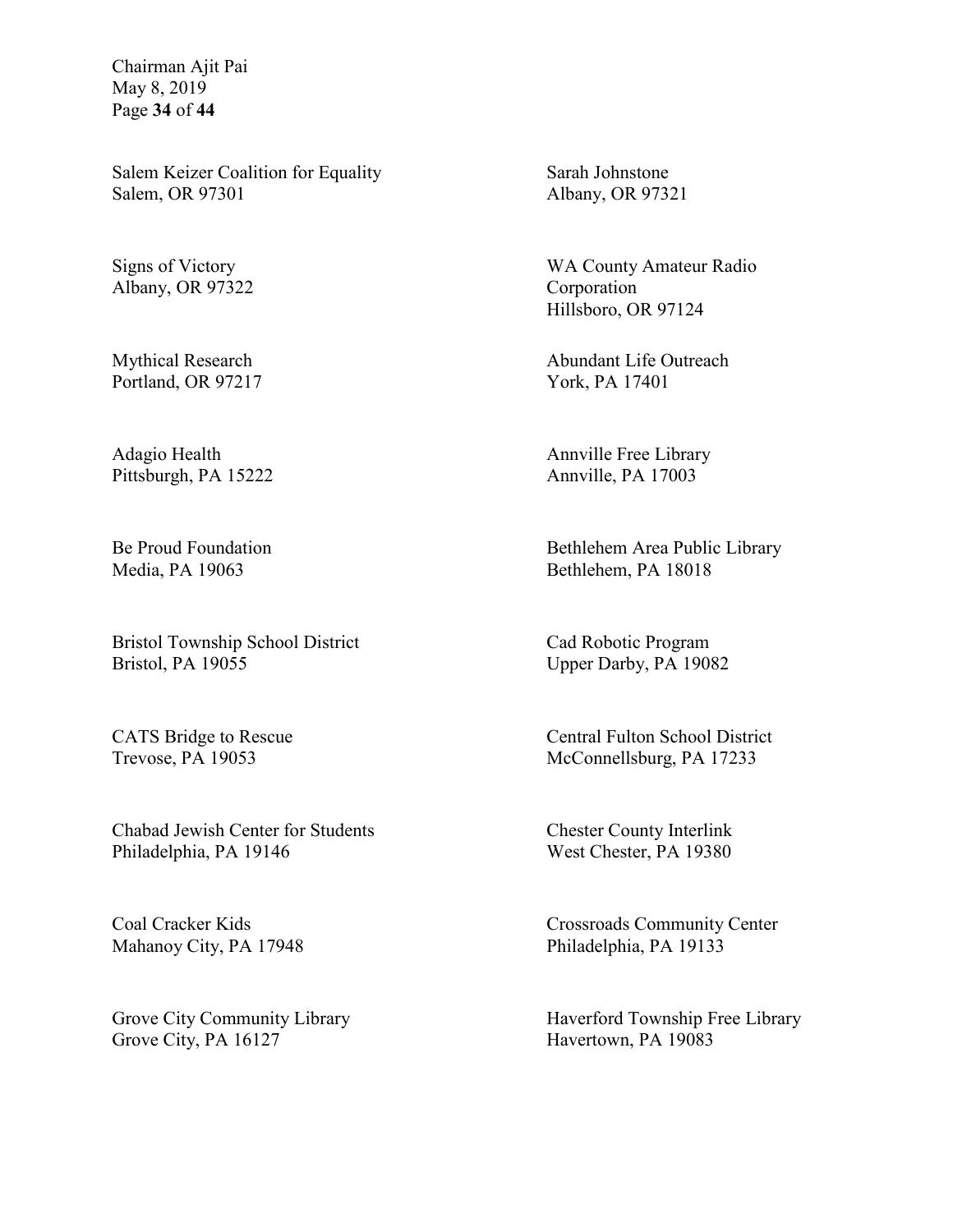Chairman Ajit Pai May 8, 2019 Page **35** of **44**

Herd by a Horse Sinking Spring, PA 19608

John Desko King of Prussia, PA 19406

Mason Dixon Clay Busters Glen Rock, PA 17327

Palisades School District Kintnersville, PA 18930

Precious Gems Supportive Services Glenside, PA 19038

Reform Congregation Oheb Sholom Reading, PA 19610

Care Transformation Collaborative of RI Providence, RI 2908

Leroy Doggett Woonsocket, RI 2895

Mobile Beacon Johnston, RI 2919

Providence Public Library Providence, RI 2893

Historic Sugartown, Inc. Malvern, PA 19355

Liberation Division Center Ephrata, PA 17523

Mazzoni Center Philadelphia, PA 19063

Pittsburgh Public Media Pittsburgh, PA 15129

Project 938 West Chester, PA 19381

St. Paul's United Methodist Church Warrington, PA 18976

Latino Public Radio Cranston, RI 2920

Lovecraft Arts & Sciences Providence, RI 2903

North American Catholic Educational Programming Foundation (NACEPF) Johnston, RI 2919

RI Black Storyteller Providence, RI 2907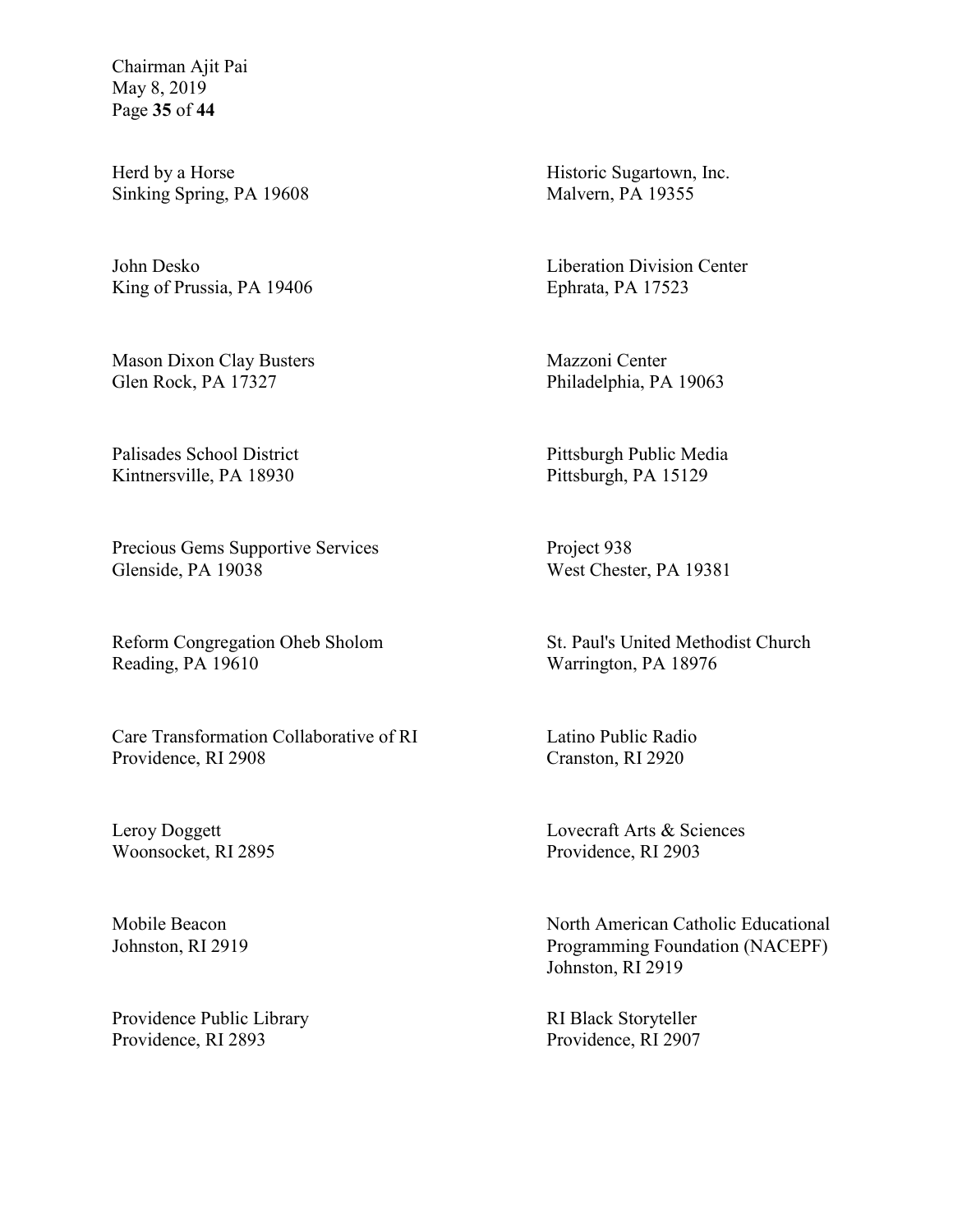Chairman Ajit Pai May 8, 2019 Page **36** of **44**

The Collaborative Warren, RI 2885

Communities In Schools Greenville, SC 29603

North Family Community School, Inc. North, SC 29112

Seewall Child Beaufort, SC 29907

Town Creek Christian Academy Aiken, SC 29803

Community Foundation of Mid TN Nashville, TN, TN 37215

Four Square, Inc. Rogersville, TN 37857

Jefferson Rural Clinic, Inc. Jefferson City, TN 37760

St. James Baptist Church Nashville, TN 37209

Tennessee Educational Technology Asso Shelbyville, TN 37160

VSA Arts RI Pawtucket, RI 2860

Janice Meyers Educational Consulting, LLC Mount pleasat, SC 29644

Reading is Power International Inc. Columbia, SC 29205

The Oceans Reefs Project New ellenton, SC 29809

Babbitt Family Foundation Sioux Falls, SD 57104

Every Nation Churches & Ministries Brentwood, TN 37027

James Elrod Unicoi, TN 37692

Reflecting The Truth Ministries, Inc. Tullahoma, TN 37388

Tennesssee Stormwater Association Jackson, TN 38301

A Cup of Cold Water Waco, TX 76710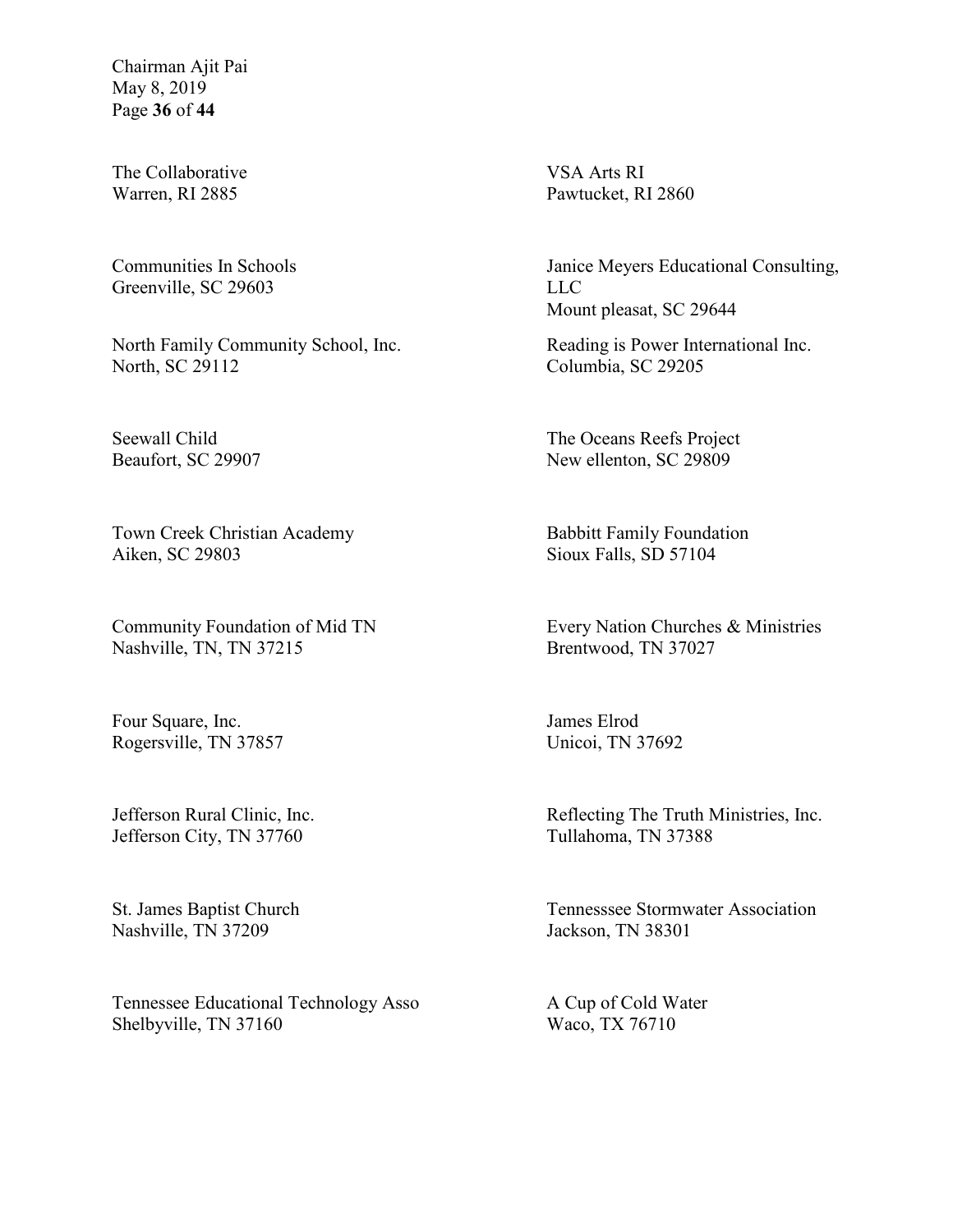Chairman Ajit Pai May 8, 2019 Page **37** of **44**

Abby Road Rescue Sanctuary Lavon, TX 75166

Austin Public Library Austin, TX 78701

Bremond ISD Bremond, TX 76629

Christian Academy of Fine Arts Orange, TX 77630

Cibolo Preserve Boerne, TX 78006

CORE Initiative Houston, TX 77048

Covington ISD Covington, TX 76636

D.C. Agostino Austin, TX 78701

Devan Sewell Navasota, TX 77868

Epiphany Soul Waco, TX 76702 Angela Davis Sabinal, TX 78881

Bach Van Monastery Houston, TX 77411

CDISC Austin, TX 78701

Church of God Allen, TX 75013

Community Connections Longview, TX 75604

Counter Kulture Dallas, TX 75243

Crowley Public Library Crowley, TX 76036

David Sabinal, TX 78881

Donna ISD Donna, TX 78537

First Baptist Church Keller Keller, TX 76248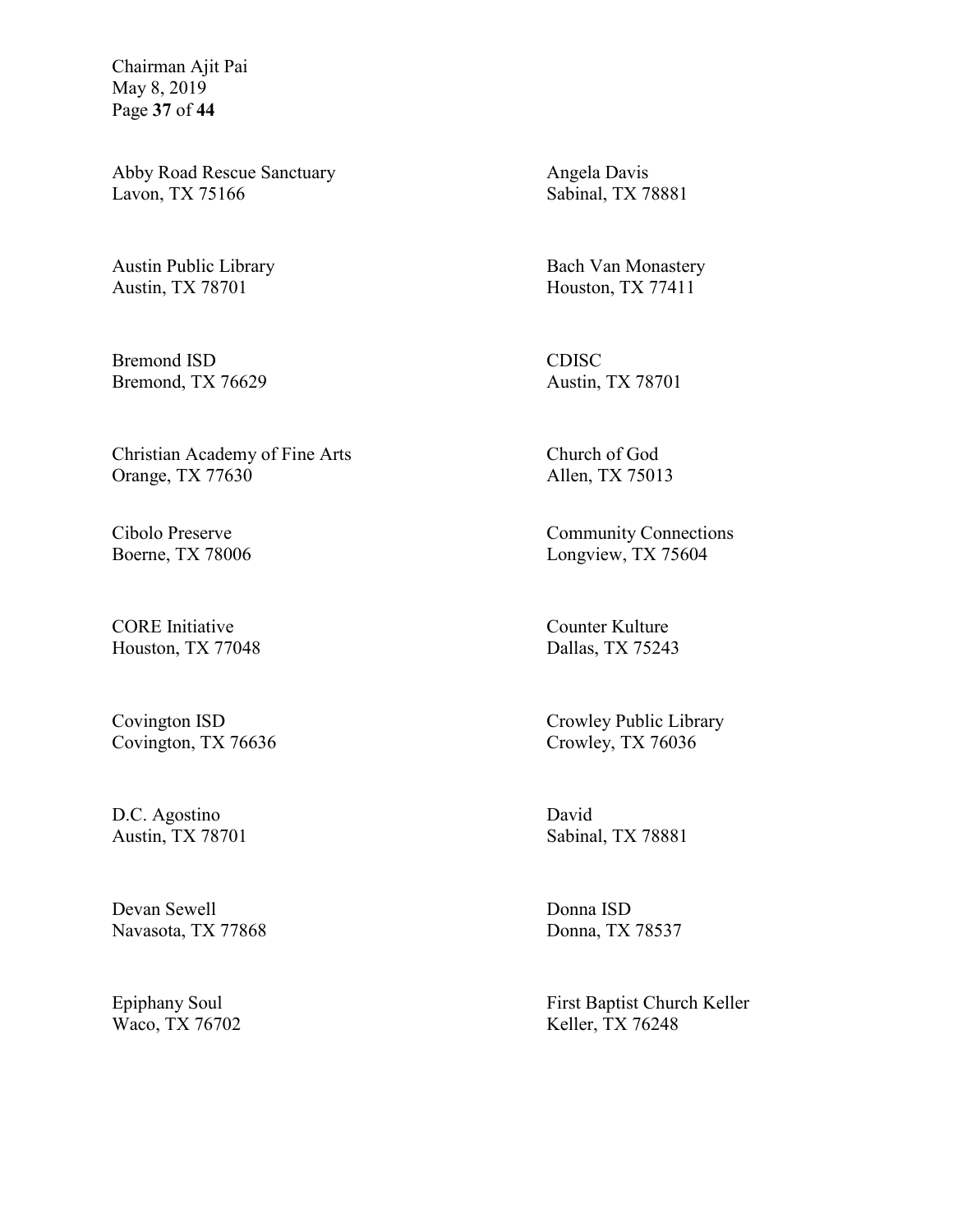Chairman Ajit Pai May 8, 2019 Page **38** of **44**

First Christian Church San Benito, TX 78586

Friends of the WF Public Library Wichita Falls, TX 76301

Gracepoint Austin Austin, TX 78705

Griselda Rodriguez Austin, TX 78703

Harmony Public Schools Houston, TX, TX 77096

Harmony Science Academy San Antonio, TX 78245

Heritage Pentecostal Church Cleveland, TX 77327

Houston Serenity Place Houston, TX 77091

Kathleen Kramer Midland, TX 79703

Life Bridge Job Corps Cedar Park, TX 78613 Fort Worth Opera Association, Inc. Fort Worth, TX 76102

George henderson Leander, TX 78641

Greater Waco Baptist Church Waco, TX 76705

HandsOn San Antonio, TX 78227

Harmony School of Nature Dallas, TX 75249

Heart For Ethiopia,Inc DeSoto, TX 75115

Hopeful Hearts Animal Rescue Smithville, TX 78957

Jerry Rehor TJ Consulting, TX 75013

Launch Point CDC Inc. Houston, TX 77016

Luis Gutierrez Plano, TX 75025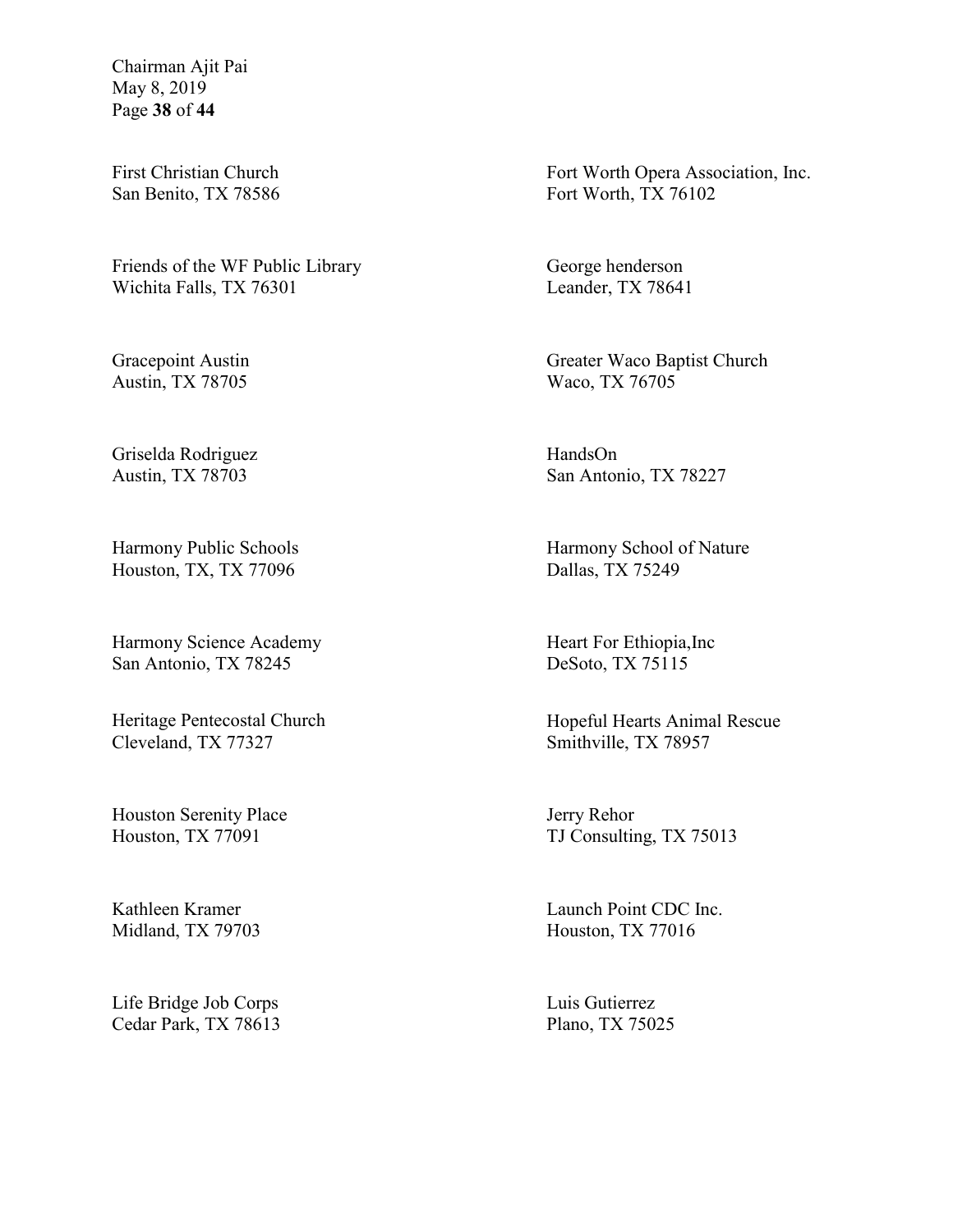Chairman Ajit Pai May 8, 2019 Page **39** of **44**

Midland Capernaum Midland, TX 79701

Mount Pleasant High School Mount Pleasant, TX 75455

Network Solutions El Paso, TX 79936

NIA Cultural Center Galveston, TX 77551

Osborne Stables Equine Rescue Sutherland Springs, TX 78161

Pegasus Theatre Dallas, TX 75214

PPYM Inc Wichita Falls, TX 76309

Rule ISD Rule, TX 79547

Souper Bowl of Caring Houston, TX 77057

Speak to Me Irving, TX 75038 Midland Young Life Capernaum Midland, TX 79705

National Association of Appraisers San Antonio, TX 78216

NGAT Educational Foundation Austin, TX 78731

Nia Cultural Center, Incorporated Galveston, TX 77553

Paul Deppeler Haskell, TX 79521

Pines and Prairies Land Trust Bastrop, TX 78602

Relationship Experts Mckinney, TX 75069

Scenic Woods Chamber of Commerce and Technology Center "SWCCTC" Humble, TX 77396

Southern Search & Rescue, Inc. Kaufman, TX 75142

Team Prometheus Copperas Cove, TX 76522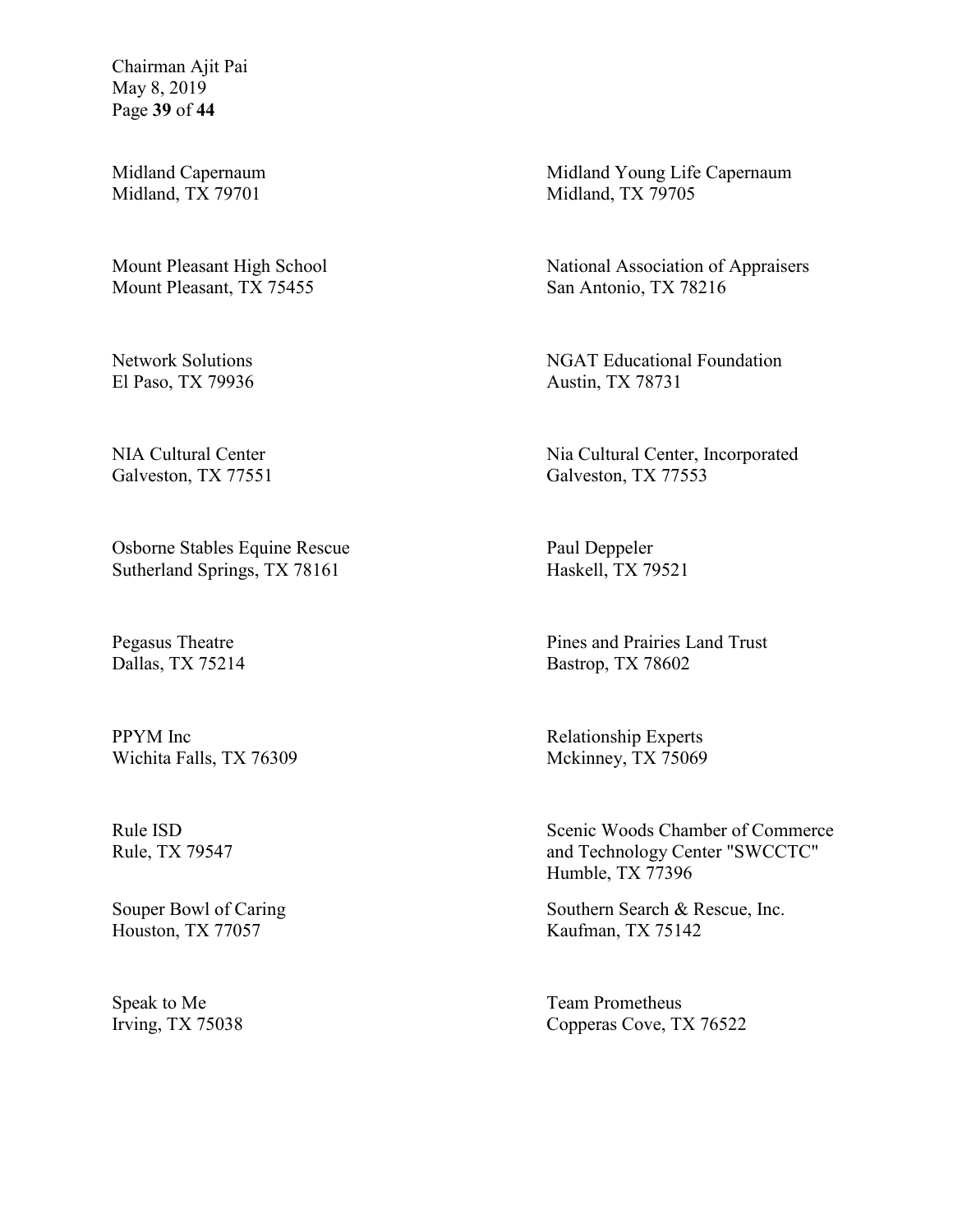Chairman Ajit Pai May 8, 2019 Page **40** of **44**

Tech Skills on Wheels San Antonio, TX 78239

West TX Opportunities, Inc. Lamesa, TX 79331

Wild Oasis Navasota, TX 77868

Avian Sanctuary and Protection West Valley City, UT 84119

Melinda Mansouri- Teacher Riverton, UT 84065

Ross Rogers Midvale, UT 84047

Skyline High School Salt Lake City, UT 84109

UT Education and Telehealth Network Salt Lake City, UT 84101

Aikido in Fredericksburg Spotsylvania, VA 22551

Blackstone Volunteer Fire Department Blackstone, VA 23824

The Artist in Me Jacksonville, TX 75766

Weston Cargill Charitable Foundation Houston, TX 77005

Aliance of Round Traditional ann Square Dance (ARTS Dance) USA, USA 64068

Listener's Community Radio of UT Salt Lake City, UT 84116

Murray City School District Murray, UT 84107

Sherri Zamarron Salt Lake City, UT 84129

South Hills Middle School Riverton, UT 84065

Access Independence Winchester, VA 22601

Beautiful Gate Ministry, Inc. Palmyra, VA 22963

Cathy Thomann Norfolk, VA 23502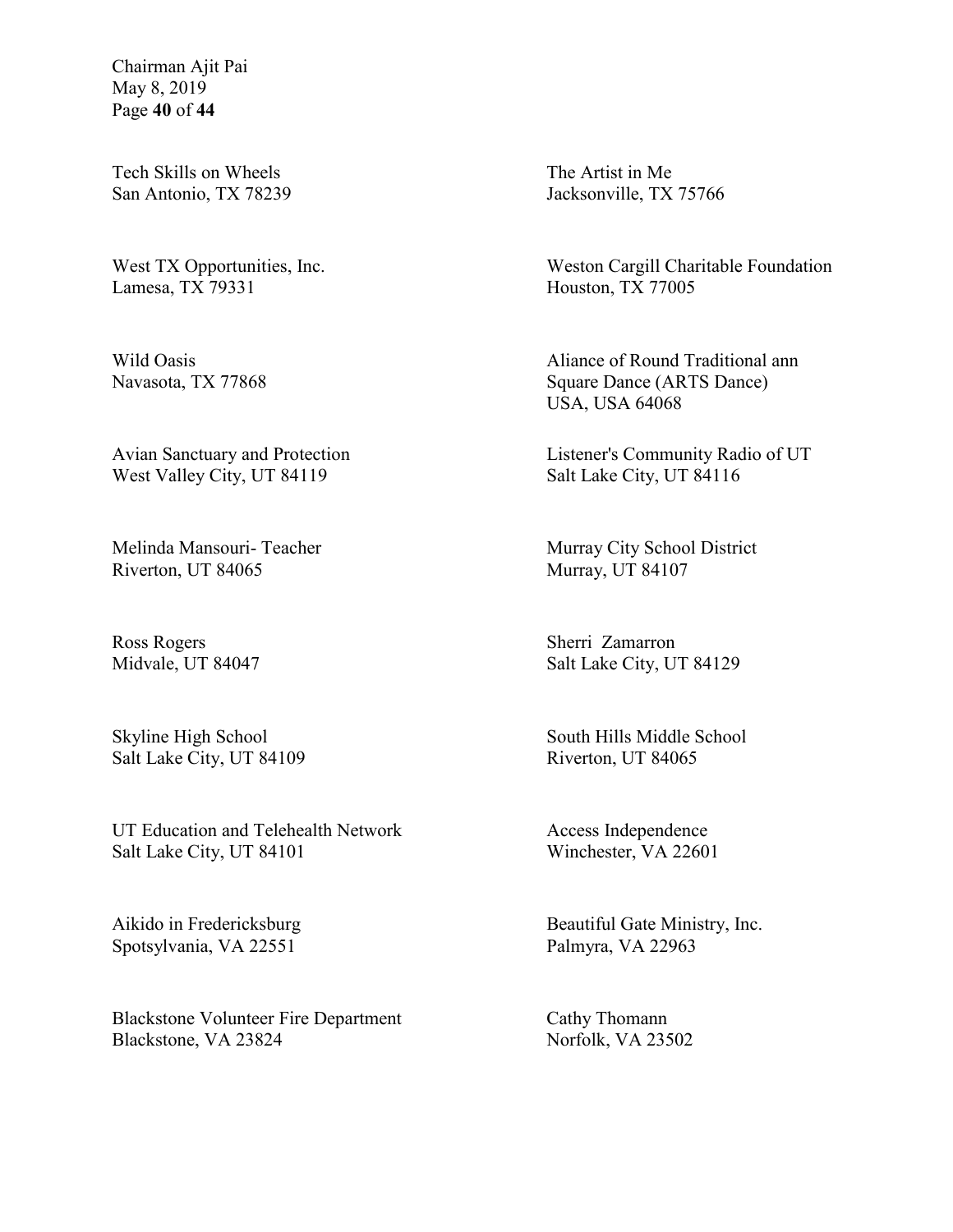Chairman Ajit Pai May 8, 2019 Page **41** of **44**

Cornerstone Community Technology center Woodbridge, VA 22193

Don Bosco Center Manassas, VA 20110

Elizabeth Darling Williamsburg, VA 23185

Fauquier County Public Schools Warrenton, VA 20187

First Baptist Church Denbigh Newport News, VA 23602

Hope Distributed Rockingham, VA 22801

Mid Atlantic Pathwork, Inc Madison, VA 22727

Regester Chapel UMC Stafford, VA 22554

Restoration Farm Crewe, VA 23930

The Source for Learning, Inc. Reston, VA 20165

Defense Fire Protection Association Arlington, VA 22204

EBPARC Mclean, VA 22102

Elon Baptist Church Pamplin, VA 23958

First Appalachian Robotics Bristol, VA 24202

Hanover County Public Schools Mechanicsville, VA 23111

Hopewell Downtown Partnership Hopewell, VA 23860

Mt. Grove Church Fulks Run, VA 22830

Resonate Midlothian, VA 23113

The Jeremiah Foundation, Inc. Midlothian, VA 23112

Tidewater Oyster Gardener Association Gloucester, VA 23061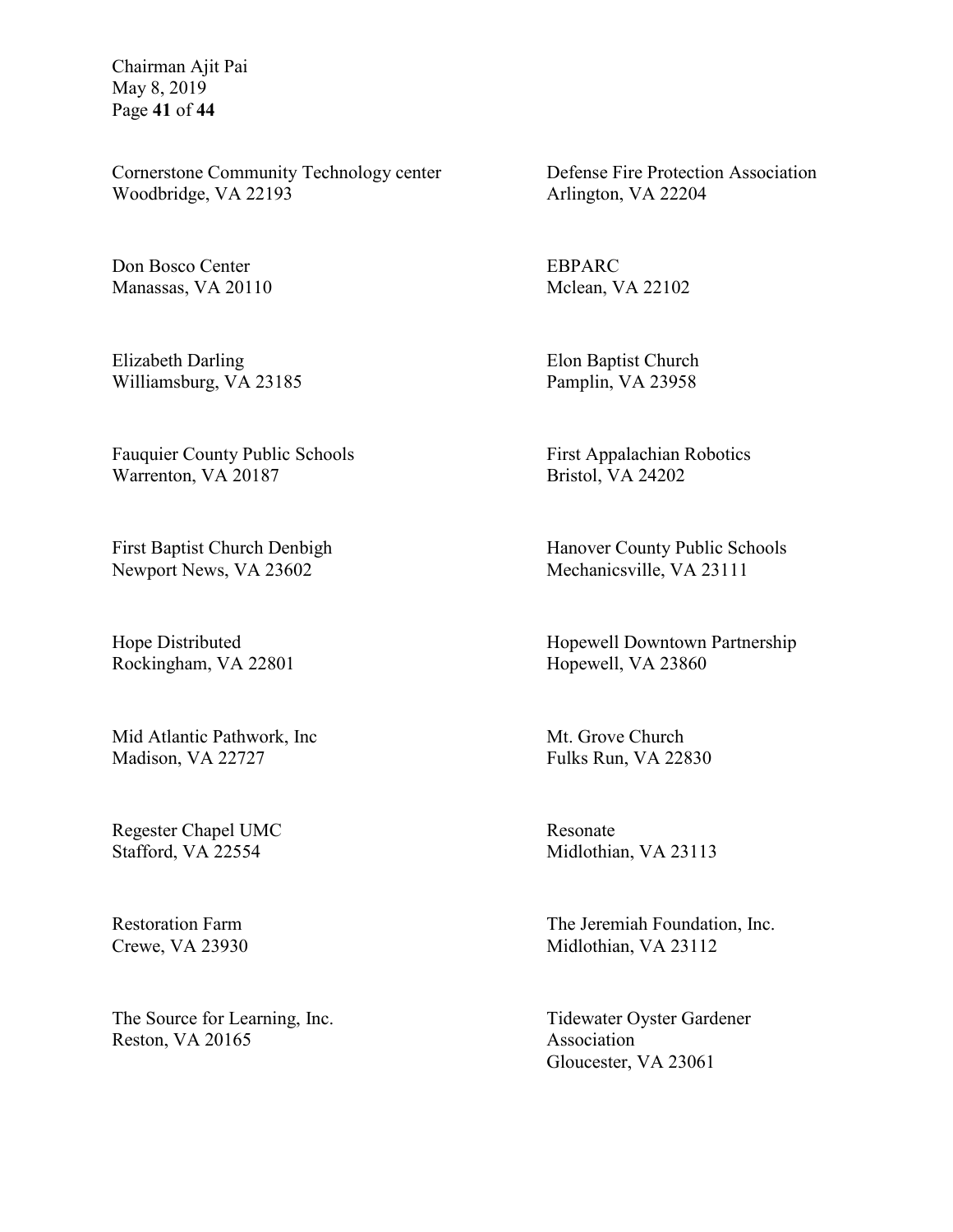Chairman Ajit Pai May 8, 2019 Page **42** of **44**

United Way GRP Richmond, VA 23230

Wesley Westminster Campus Ministry Norfolk, VA 23504

`i come to talk story Port Townsend, WA 98368

Bainbridge Public Library Bainbridge Island, WA 98110

Clear Creek Task Force Silverdale, WA 98383

Destiny House Restoration Center Renton, WA 98058

Etta Projects Tacoma, WA 98403

Peninsula School District Gig Harbor, WA 98332

Richland Kiwanis Foundation Richland, WA 99352

Seattle Shakespeare Company Seattle, WA 98109

VA Regional Emergency Medical Services Councils Roanoke, VA 24017

Project Harmony Waitsfield, VT 5673

Air Race Classic, Inc. Kent, WA 98042

Chapel Hill Church Gig Harbor, WA 98335

Olympia Central Presbyterian Church Lacey, WA 98503

Environmental Coalition of South Seattle Seattle, WA 98134

Northwest Sound Youth Soccer Association Port Townsend, WA 98368

Pierce County Alliance Tacoma, WA 98402

Scott Hagadorn Gig Harbor, WA 98335

Share in Asia Kirkland, WA 98033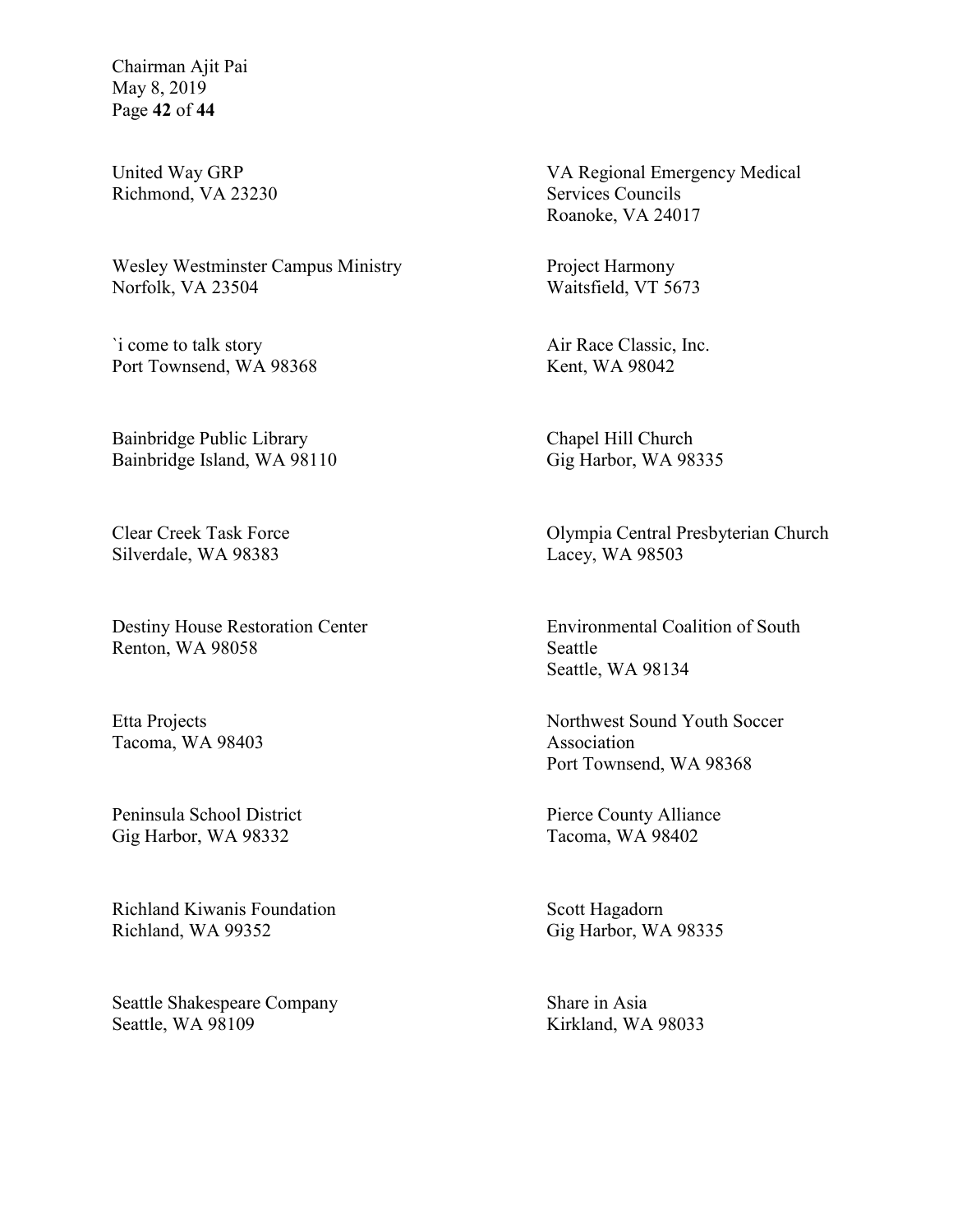Chairman Ajit Pai May 8, 2019 Page **43** of **44**

SRND Seattle, WA 98102

The Soul Shop Blaine, WA 98230

Weed Warriors Burien, WA 98056

Your Wilderness Everett, WA 98204

Catholic Charities La Crosse, WI 54601

De Pere High School De Pere, WI 54115

Elkhorn Area School District Elkhorn, WI 53121

Greater Waukesha Literacy Waukesha, WI 53186

Mary Normandt La Crosse, WI 54601

New Life Ministries of Manitowoc, Inc. Manitowoc, WI 54220

St. Andrew's Episcopal Church Spokane, WA 99205

United Way of Kitsap County Bremerton, WA 98337

Woodinville ARES Group Woodinville, WA 98077

AVCAP, Inc. La Crosse, WI 54601

Compass WI Inc. Wittenberg, WI 54499

Digital Bridge Milwaukee, WI 53204

First Presbyterian Church of Green Bay Green Bay, WI 54303

International Crane Foundation Baraboo, WI 53913

Menomonie Public Library Menomonie, WI 54751

Susan Seiler La Crosse, WI 54601